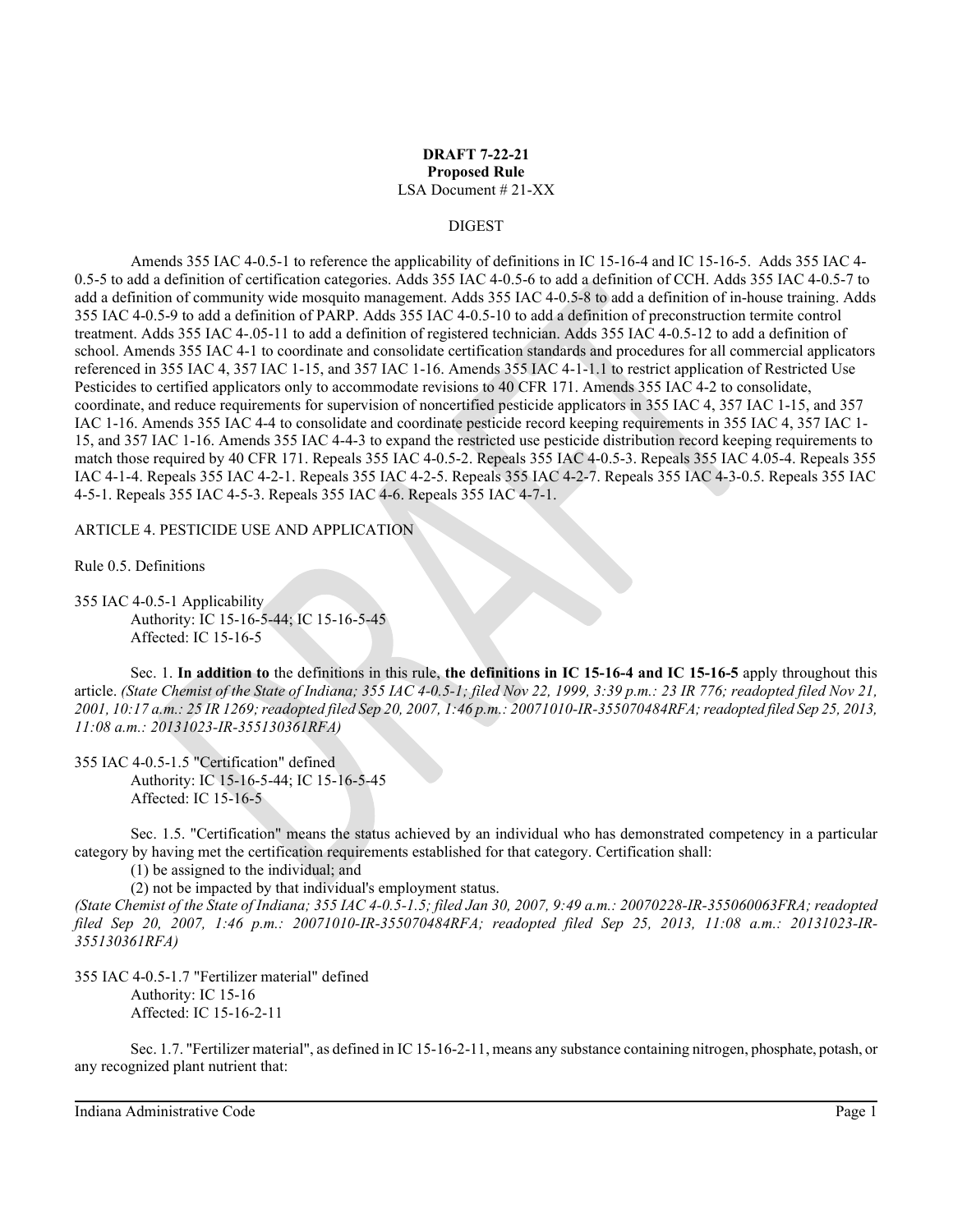(1) is used for the plant nutrient content; and

(2) has nutrient value in promoting plant growth.

The term includes unmanipulated animal and vegetable manures. *(State Chemist of the State of Indiana; 355 IAC 4-0.5-1.7; filed Dec 10, 2010, 10:32 a.m.: 20110105-IR-355100565FRA; readopted filed Sep 25, 2013, 11:08 a.m.: 20131023-IR-355130361RFA)*

355 IAC 4-0.5-2 "Licensed applicator for hire" defined **(Repealed)** *(Defined in IC 15-15-5-16)* Authority: IC 15-16

Affected: IC 15-16

Sec. 2. "Licensed applicator for hire" means any licensed certified commercial applicator who is:

(1) employed by a licensed pesticide business; and

(2) directly responsible for the use or supervision of the use of any:

(A) pesticide; or

(B) product regulated under:

(i) IC 15-16-2, IC 15-16-4, or IC 15-16-5; or

(ii) regulations adopted under IC  $15-16-2$ , IC  $15-16-4$ , or IC  $15-16-5$ ;

on the property of another. *(State Chemist of the State of Indiana; 355 IAC 4 0.5 2; filed Nov 22, 1999, 3:39 p.m.: 23 IR 776; readopted filed Nov 21, 2001, 10:17 a.m.: 25 IR 1269; readopted filed Sep 20, 2007, 1:46 p.m.: 20071010-IR-355070484RFA; filed Nov 28, 2012, 2:42 p.m.: 20121226-IR-355120517FRA; readopted filed Sep 25, 2013, 11:08 a.m.: 20131023-IR-355130361RFA)*

355 IAC 4-0.5-3 "Licensed applicator not for hire" defined **(Repealed)** *(Defined in IC 15-16-5-17)*

Authority: IC 15-16-5-44; IC 15-16-5-45

Affected: IC 15-16-5

Sec. 3. (a) "Licensed applicator not for hire" means a licensed certified commercial applicator who is employed by a private employer to use or supervise the use of:

(1) a restricted use pesticide on the property of the employer; or

(2) any pesticide on the property of the employer in a potentially hazardous situation or site as determined by the Indiana pesticide review board by rule.

(b) The term does not include the following:

(1) A doctor of veterinary medicine.

(2) A medical doctor.

(3) An applicator who uses only the following nonrestricted use pesticides:

- (A) Germicides.
- (B) Disinfectants.
- (C) Bactericides.
- (D) Sanitizers.
- (E) Water purifiers.

(F) Swimming pool chemicals.

*(State Chemist of the State of Indiana; 355 IAC 4-0.5-3; filed Nov 22, 1999, 3:39 p.m.: 23 IR 776; errata filed Dec 9, 1999, 12:31 p.m.: 23 IR 813; readopted filed Nov 21, 2001, 10:17 a.m.: 25 IR 1269; readopted filed Sep 20, 2007, 1:46 p.m.: 20071010-IR-355070484RFA; readopted filed Sep 25, 2013, 11:08 a.m.: 20131023-IR-355130361RFA)*

355 IAC 4-0.5-4 "Licensed public applicator" defined **(Repealed)** *(Defined in IC 15-16-5-20)* Authority: IC 15-16-5-44; IC 15-16-5-45 Affected: IC 15-16-5

Sec. 4. (a) "Licensed public applicator" means a licensed certified commercial applicator who, as an employee of a state agency, municipal corporation, other governmental agency, or nonprofit organization, uses or supervises the use of:

(1) a restricted use pesticide; or

(2) any pesticide in a potentially hazardous situation or site as determined by the Indiana pesticide review board by rule. (b) The term does not include the following:

(1) A doctor of veterinary medicine.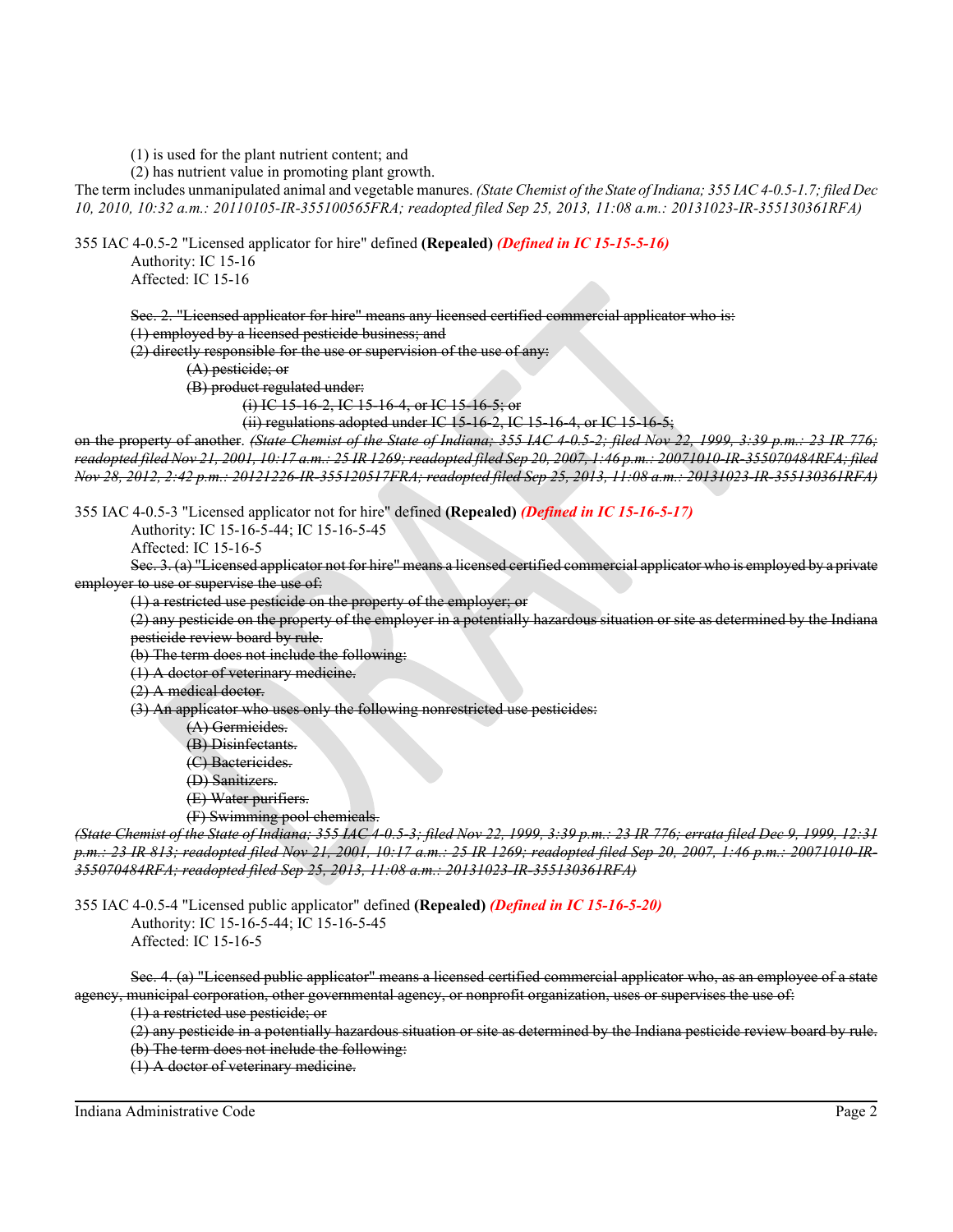(2) A medical doctor.

(3) An applicator who uses only the following nonrestricted use pesticides:

(A) Germicides.

- (B) Disinfectants.
- (C) Bactericides.
- (D) Sanitizers.
- (E) Water purifiers.
- (F) Swimming pool chemicals.

*(State Chemist of the State of Indiana; 355 IAC 4-0.5-4; filed Nov 22, 1999, 3:39 p.m.: 23 IR 777; readopted filed Nov 21, 2001, 10:17 a.m.: 25 IR 1269; readopted filed Sep 20, 2007, 1:46 p.m.: 20071010 IR 355070484RFA; filed Nov 28, 2012, 2:42 p.m.: 20121226-IR-355120517FRA; readopted filed Sep 25, 2013, 11:08 a.m.: 20131023-IR-355130361RFA)*

**355 IAC 4-0.5-5 "Categories" defined** *(Moved from 355 IAAC 4-7-1(1))* **Authority: IC 15-16-5-44; IC 15-16-5-45 Affected: IC 15-16**

**Sec. 5. "Categories" means the commercial applicator certification categories established in 355 IAC 4-1-3.**

**355 IAC 4-0.5-6 "CCH" defined** *(Moved from 355 IAC 4-7-1(2))* **Authority: IC 15-16-5-44; IC 15-16-5-45 Affected: IC 15-16**

**Sec. 6. "CCH" means a continuing certification hour for commercial applicators or registered technicians. One (1) CCH is equivalent to one (1) hour of pesticide-related instruction or training that has been evaluated and approved by the state chemist.**

**Sec. 7. "Community wide mosquito management" means any pesticide application activity, including the application of a mosquito adulticide or larvicide, conducted wholly or in part on publicly accessible property. The term does not include the application of a pesticide for mosquito control made solely to a private residence.**

**355 IAC 4-0.5-8 "In-house training" defined** *(Moved from 355 IAC 4-7-1(4))* **Authority: IC 15-16-5-44; IC 15-16-5-45 Affected: IC 15-16**

**Sec. 8. "In-house training" means training or instruction that is designed specifically for a company's own employees**.

**355 IAC 4-0.5-9 "PARP" defined** *(Moved from 355 IAC 4-7-1(5))* **Authority: IC 15-16-5-44; IC 15-16-5-45 Affected: IC 15-16**

**Sec. 9. "PARP" means a private applicator recertification program of pesticide related instruction or training that has been evaluated and approved by the state chemist.**

**355 IAC 4-0.5-10 "Preconstruction termite control treatment" defined** *(Moved from 355 IAC 4-5-1(2))* **Authority: IC 15-16-5-44; IC 15-16-5-45 Affected: IC 15-16**

**<sup>355</sup> IAC 4-0.5-7 "Community wide mosquito management" defined** *(Moved from 357 IAC 1-11-1(3))* **Authority: IC 15-16-5-44; IC 15-16-5-45 Affected: IC 15-16**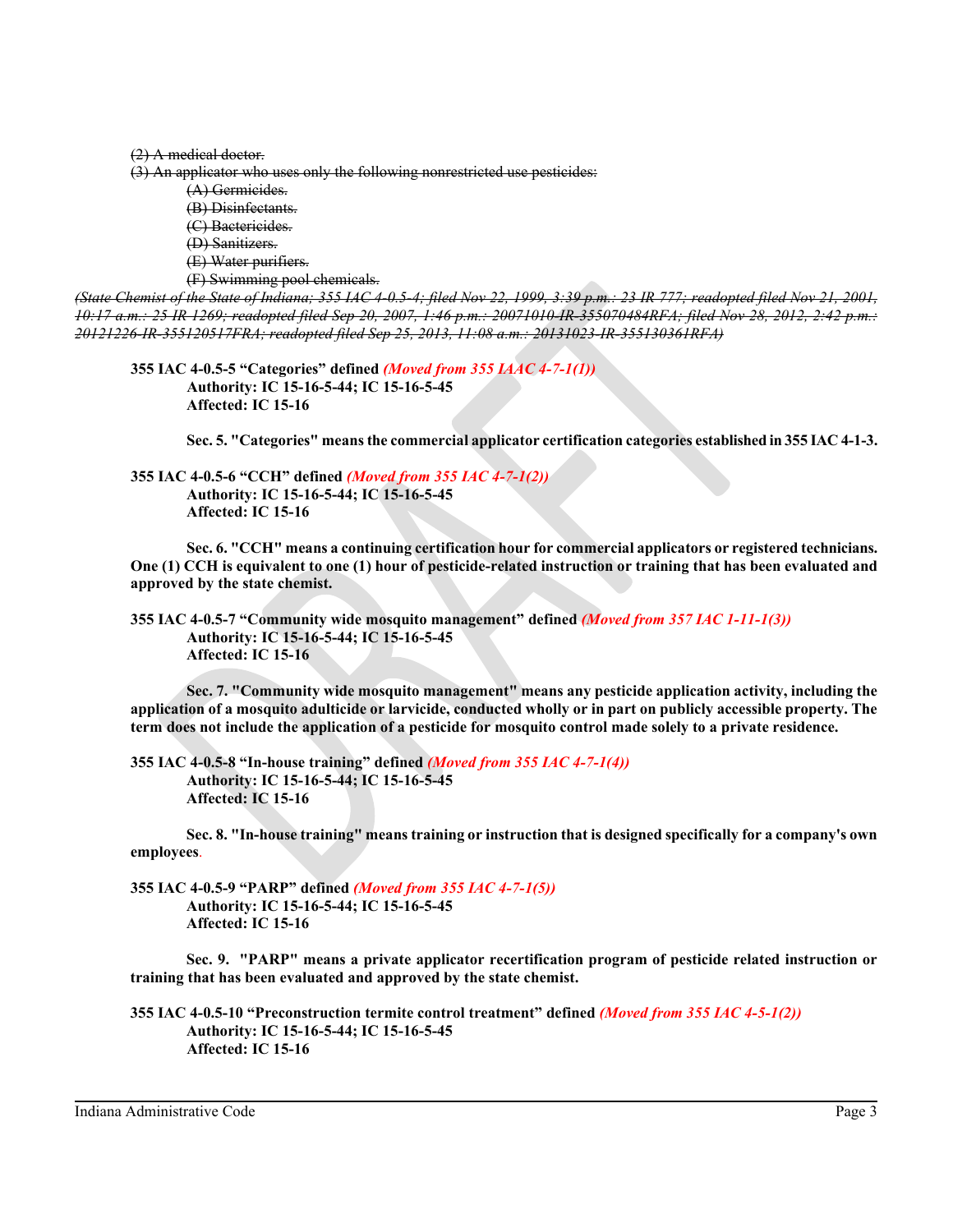**"Preconstruction termite control treatment" means the application of a pesticide product to a structure or building site during the construction phase for the purpose of protecting that structure from infestation by subterranean termites**.

**355 IAC 4-0.5-11 "Registered technician" defined** *(Moved from 355 IAC 4-2-1(3))* **Authority: IC 15-16-5-44; IC 15-16-5-45 Affected: IC 15-16**

**Sec. 11. "Registered technician" means a noncertified individual that has been issued a credential by the state chemist to use a fertilizer material or a nonrestricted general use pesticide for hire under the on-site or off-site supervision of a licensed commercial applicator.**

**355 IAC 4-0.5-12 "School" defined** *(Moved from 357 IAC 1-16-3(6))*

**Authority: IC 15-16-5-44; IC 15-16-5-45**

**Affected: IC 15-16**

**Sec. 12. "School" means the physical buildings and grounds of an institution for the instruction of students, including the following:**

- **(A) A preschool.**
- **(B) An elementary school, as defined in IC 20-18-2-4.**
- **(C) A high school, as defined in IC 20-18-2-12.**
- **(D) A nonpublic school, as defined in IC 20-18-2-12.**
- **(E) The Indiana School for the Blind and Visually Impaired established under IC 20-21.**
- **(F) The Indiana School for the Deaf established under IC 20-22.**

**For purposes of this article, the term does not include any of the following:**

- **(i) Sunday schools, vacation Bible schools, and any private religious school except those that are accredited by the Indiana Department of Education.**
- **(ii) Daycare centers.**
- **(iii) Home schools.**

Rule 1. Categorization of Licenses and Certificates

355 IAC 4-1-1 Definitions *(Repealed)*

Sec. 1. *(Repealed by State Chemist of the State of Indiana; filed Nov 21, 1984, 3:33 pm: 8 IR 334)*

355 IAC 4-1-1.1 Commercial **Pesticide** applicators; licensing **and permitting** Authority: IC 15-16-2; IC 15-16-5-45; IC 15-16-5-46 Affected: IC 15-16-5-7

Sec. 1.1. (a) Completing the certification requirements as a commercial applicator (IC 15-16-5-7) shall be a qualifying requirement for each of the licenses defined in 355 IAC 4-0.5 **. An individual must be a licensed commercial applicator or a permitted private applicator to:**

- **(1) purchase a restricted use pesticide;***(Provided in 357 IAC 1-3-2)*
- **(2) use a restricted use pesticide; or** *(Provided in 15-16-5-46)*
- **(3) apply a pesticide by means of aerial application.** *(Moved from 355 IAC 4-2-2)*

**(b) Except as provided in 355 IAC 4-2 and 355 IAC 4-3 and except for use or supervision of the use of nonrestricted general use pesticide products intended for disinfecting, sanitizing, and self-applied personal insect repellents, an individual must be a licensed commercial applicator to:**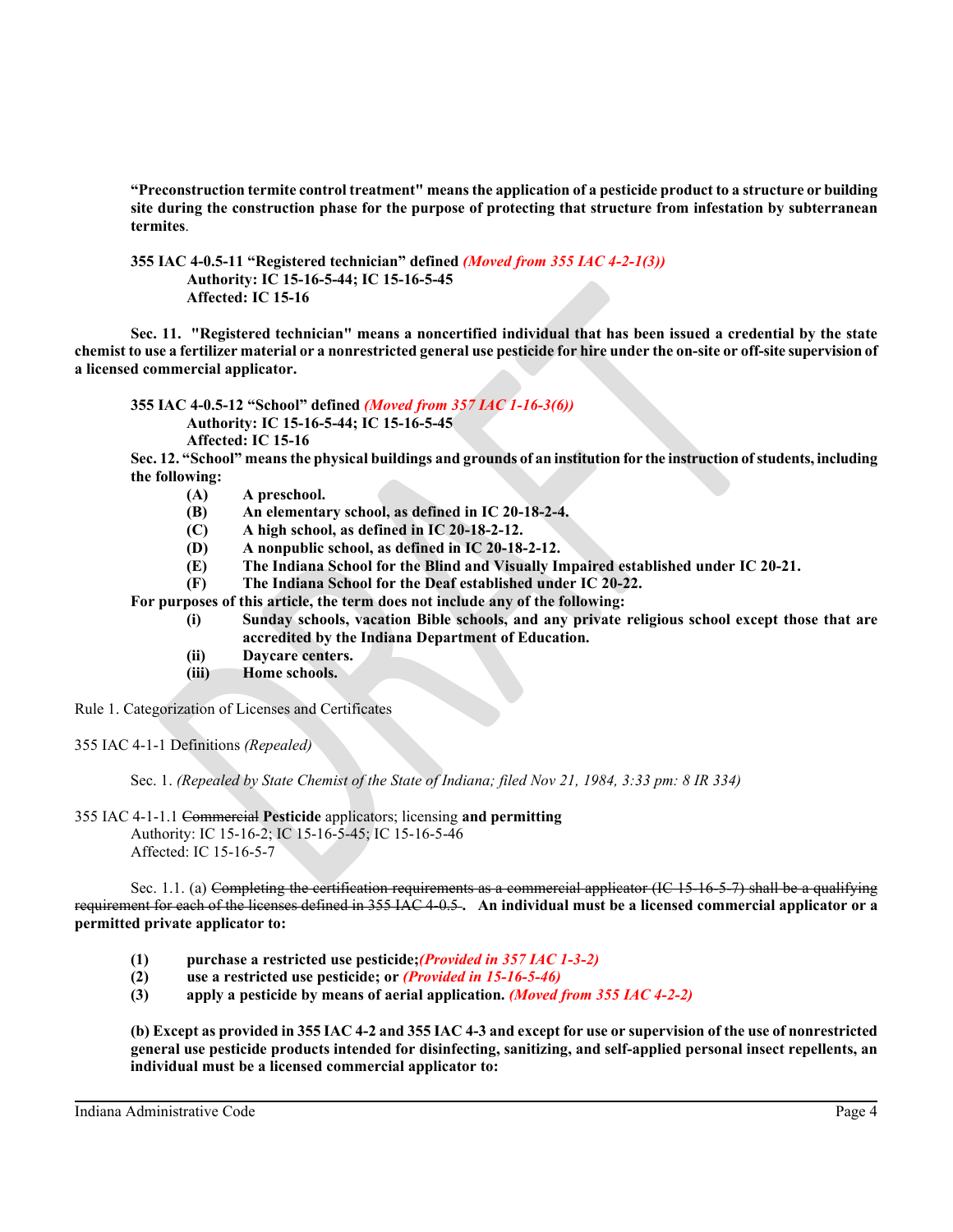**(1) use or supervise the use of a nonrestricted general use pesticide product:** *(Moved from 555 IAC 4-0.5-3 and 4)* **(A) for hire;** *(Moved from 355 IAC 4-0.5-2)*

**(B) on a golf course;** *(Moved from 357 IAC 1-15-2)*

**(C) at a school; or** *(Moved from 357 IAC 1-16-4)*

**(D) for community wide mosquito abatement;** *(Moved from 357 IAC 1-11-2)*

**(2) use or supervise the use of a fertilizer material for hire:**

**(A) on turf; or** *(Moved from 355 IAC 4-6-1(1))*

**(B) to produce an agricultural crop;** *(Provided in 355 IAC 4-1-3(15))*

**(3) make a diagnostic inspection or report to determine infestations of a wood destroying pest.** *(Provided in 355 IAC 4-1-3(13))*

(b) An individual who is employed as a licensed applicator at more than one (1) business location or agency at the same time shall:

(1) hold separate and distinct licenses for each employer; and

(2) pay all applicable license fees.

*(State Chemist of the State of Indiana; 355 IAC 4-1-1.1; filed Nov 21, 1984, 3:33 p.m.: 8 IR 331; filed Nov 22,1999, 3:39 p.m.: 23 IR 777; readopted filed Nov 21, 2001, 10:17 a.m.: 25 IR 1269; filed Jan 30, 2007, 9:49 a.m.: 20070228-IR-355060063FRA; readopted filed Sep 20, 2007, 1:46 p.m.: 20071010-IR-355070484RFA; filed Nov 28, 2012, 2:42 p.m.: 20121226-IR-355120517FRA; readopted filed Sep 25, 2013, 11:08 a.m.: 20131023-IR-355130361RFA)*

355 IAC 4-1-2 Licensed applicator not for hire; certification *(Repealed)*

Sec. 2. *(Repealed by State Chemist of the State of Indiana; filed Nov 21, 1984, 3:33 pm: 8 IR 334)*

355 IAC 4-1-2.1 Commercial applicators; Certification standards and procedures Authority: **IC 15-16;** IC 15-16-5 Affected: **IC 15-16-2; IC 15-16-4; IC 15-16-5;** IC 15-16-5-52;

Sec. 2.1. (a) Initial certification of commercial applicators **and private applicators** shall be by written elosed book examinations developed by the state chemist. The minimum passing score on all examinations administered by the state chemist shall be seventy-five percent (75%) unless another minimum passing score has been established by the state chemist after consideration of the recommendations of the **determined based on recommendation of a** standards **setting** committee, **as** described in subsection (c).**(d).**

(b) Except for **individuals operating** applicatorsin category 12, and category 13, **or category 14,** each certified commercial applicator shall have passed **must pass:**

**(1)** a core examination**, covering subject matter that is common to most categories of applicators;** and

**(2)** a category examination**, covering subject matter that is specific to the occupational groups identified by the categories described in 355 IAC 4-1-3**

**(c) Each private applicator using a restricted use pesticide must pass a core examination.** *(Moved from 355 IAC 4-1- 4(a))*

**(d) Each private applicator using a fumigant must pass:**

**(1) a core examination; and**

**(2) a category 7d examination.** *(Moved from 355 IAC 4-1-4(a))*

**(e) Each private applicator using a pesticide applied by aerial application must pass:**

**(1) a core examination; and**

**(2) a category 11 examination.**

(c) **(f)** For each examination, the state chemist shall appoint a separate standards committee to develop certification subject matter and standards. Members of this committee shall include, at a minimum, individuals representing the following:

(1) The state chemist. *(Not part of the formal committee, facilitator only)*

(2) The Purdue University cooperative extension service. *(Not part of the formal committee, facilitator only)*

(3) the largest pesticide user groups covered by that category.

(d) **(g)** Initial certification shall remain in force from the date of passing the examination through December 31 of the fourth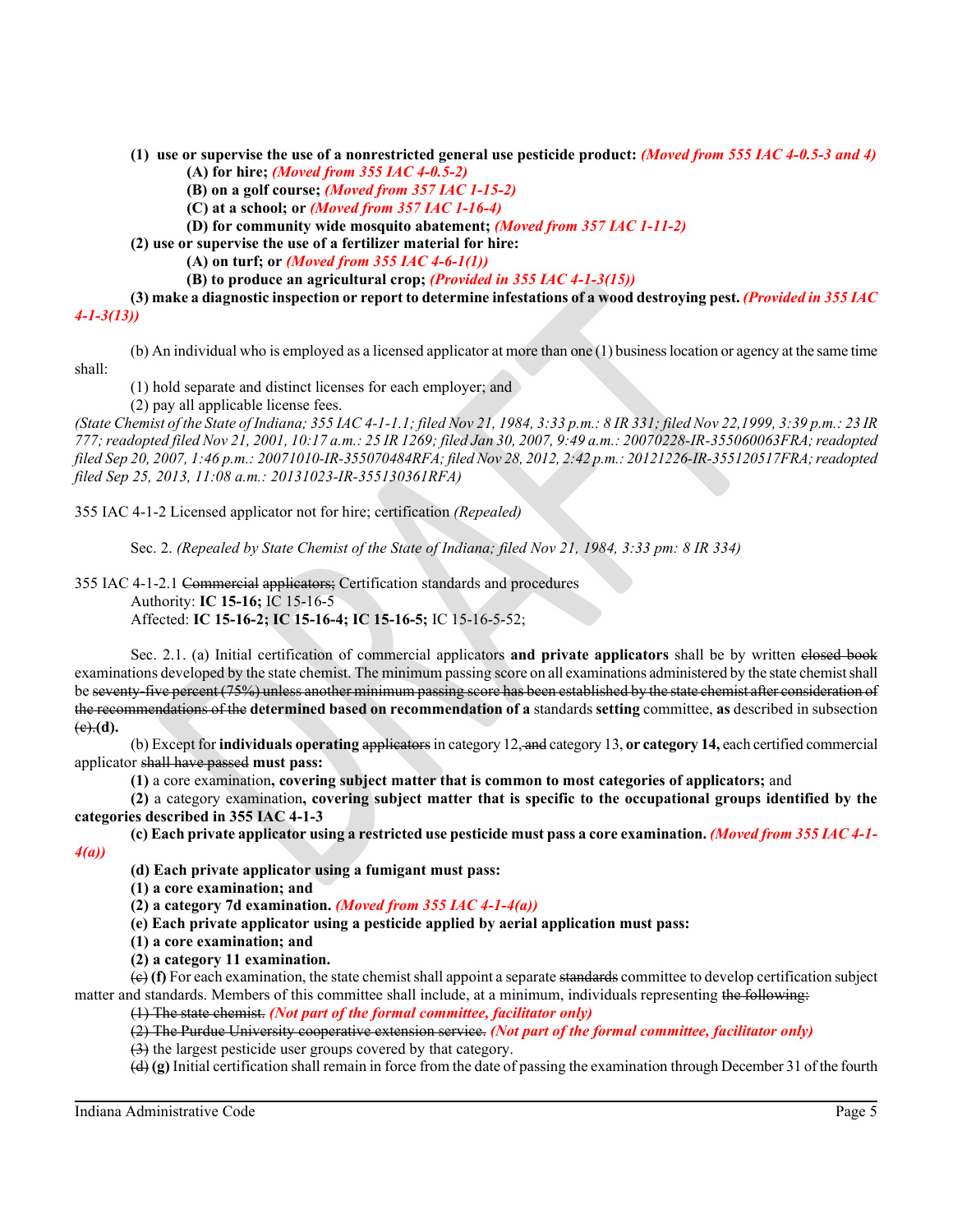year following the year during which the examination was passed unless revoked or suspended.

(e) **(h)** No examination may be attempted more than three (3) times in any twelve (12) month period. The twelve (12) month period shall commence on the date that the first examination failure occurs.

(f) **(i)** The state chemist shall specify examination procedures that must be followed by any individual taking an examination. Failure to comply with these procedures or any unauthorized assistance provided by or received by an individual during the examining period shall be cause for immediate termination of the examining process for all involved individuals and no additional opportunity to take any examinations shall be provided to the involved individuals for a period of five (5) years.

**(j) In addition to other requirements in this section, initial certification as a for hire commercial applicator in category 7b or category 12 shall require completion of a practical hands-on training program reviewed and approved by the state chemist.** *(Moved from 355 IAC 4-5-3)*

**(k) In addition to other requirements in this section, initial certification as a for hire commercial applicator in category 3b shall require completion of one of the following:** *(Moved from 355 IAC 4-6-3)*

**(A) A practical hands-on training program reviewed and approved by the state chemist.**

**(B) Ninety (90) days of experience as an active Category 3b certified applicator or registered technician in Indiana or any state having a comparable and verifiable program as determined by the state chemist.**

**(C) A formal post high school two (2) year minimum turf program or a related program that includes turf production in its curriculum. An official transcript must be submitted to the state chemist for approval to qualify by this method.**

**(D) One (1) year of experience as an active licensed applicator in any licensing category in Indiana or in another state.**

*(State Chemist of the State of Indiana; 355 IAC 4-1-2.1; filed Nov 21, 1984, 3:33 p.m.: 8 IR 331; filed Nov 22, 1999, 3:39 p.m.: 23 IR 777; readopted filed Nov 21, 2001, 10:17 a.m.: 25 IR 1269; filed Jan 30, 2007, 9:49 a.m.: 20070228-IR-355060063FRA; readopted filed Sep 20, 2007, 1:46 p.m.: 20071010-IR-355070484RFA; readopted filed Sep 25, 2013, 11:08 a.m.: 20131023-IR-355130361RFA)*

355 IAC 4-1-3 Commercial applicators; categories of certification and licenses

Authority: IC 15-16 Affected: IC 15-16-2; IC 15-16-5

Sec. 3. Commercial applicators shall be certified and licensed in one (1) or more of the following categories:

(1) Category 1. Agricultural pest management. This category includes individuals using or supervising the use of pesticides on noncrop agricultural lands such as pastures, or in production of agricultural crops, including, but not limited to, the following:

- (A) Grains.
- (B) Soybeans and oil seed.
- (C) Forage.
- (D) Vegetables.
- (E) Fruits.
- (F) Nuts.

(2) Category 2. Forest pest management. This category includes individuals using or supervising the use of pesticides in forests or forest nurseries.

(3) Category 3a. Ornamental pest management. This category includes individuals using or supervising the use of pesticides on ornamental plants and related areas such as the following:

(A) Driveways.

(B) Sidewalks.

(C) Residential parking areas.

(D) Landscape beds.

(E) Fence lines.

(4) Category 3b. Turf management. This category includes individuals using or supervising the use of:

(A) pesticides on turf and related areas such as:

- (i) driveways;
- (ii) sidewalks;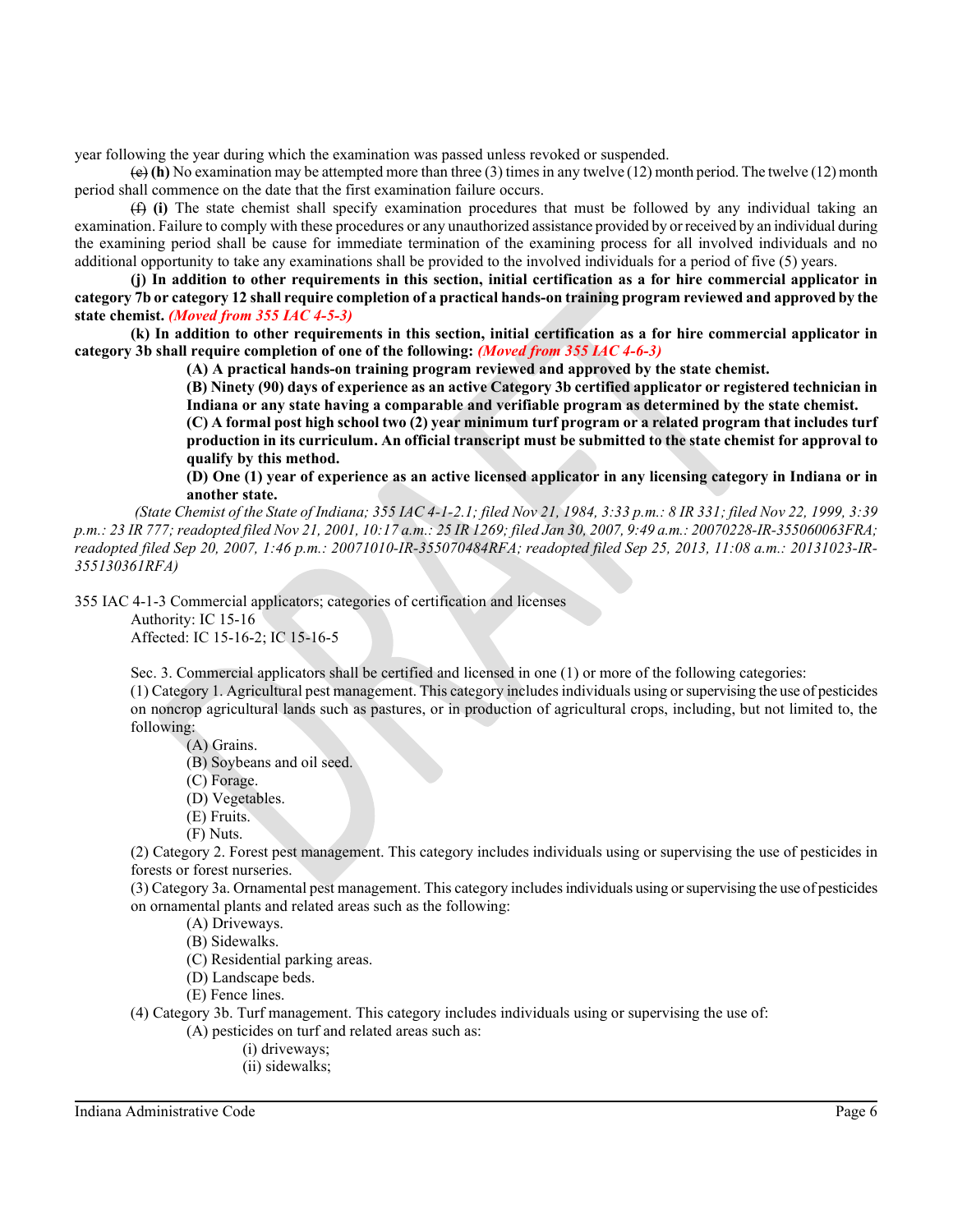(iii) residential parking areas;

(iv) landscape beds but not ornamental plantings within the beds;

(v) fence lines; and

(vi) riprap; or

(B) fertilizer materials on turf.

This category does not include the use of pesticides applied for the purpose of managing pests to prevent infestation of a structure.

(5) Category 4. Seed treatment. This category includes individuals using or supervising the use of pesticides on seed stocks for the purpose of managing pest organisms that are anticipated to attack the plant or germinating seed.

(6) Category 5. Aquatic pest management. This category includes individuals using or supervising the use of pesticides purposefully applied to any of the following:

(A) Standing or running water.

(B) Wetlands.

(C) Related areas such as riprap.

(7) Category 6. Industrial weed management. This category includes individuals using or supervising the use of pesticides in the maintenance of public or private:

(A) roads;

(B) utility rights-of-way;

(C) pipelines;

(D) railway rights-of-way;

- (E) parking lots;
- (F) ditch banks;

(G) riprap;

- (H) fence lines;
- (I) restoration areas; and
- (J) substations;

and other similar areas.

(8) Category 7a. Industrial, institutional, structural, and health related pest management. This category includes individuals using or supervising the use of pesticides for management of pests other than termites in or around structures such as any of the following:

(A) Human dwellings.

(B) Offices.

(C) Retail establishments.

- (D) Farm structures.
- (E) Restaurants.
- (F) Warehouses.
- (G) Institutional establishments.
- (H) Industrial facilities.
- (I) Food processing facilities.

(9) Category 7b. Termite control. This category includes individuals using or supervising the use of pesticides for the management of termites and other wood destroying organisms. Certification in this category also qualifies individuals to inspect structures for the purpose of determining the presence or absence of evidence of termites or other wood destroying organisms.

(10) Category 7d. Fumigation. Certification in this category is required for all individuals using or supervising the use of pesticides that in the gaseous state are designed to kill or repel pests.

(11) Category 8. Community-wide mosquito management. This category includes governmental employees or other individuals using or supervising the use of pesticides for community-wide mosquito abatement **control .**as defined in 357  $IAC 1-11-1(3)$ .

(12) Category 11. Aerial application. Certification in this category is required for all individuals who apply pesticides by means of:

(A) fixed wing;

(B) rotary wing;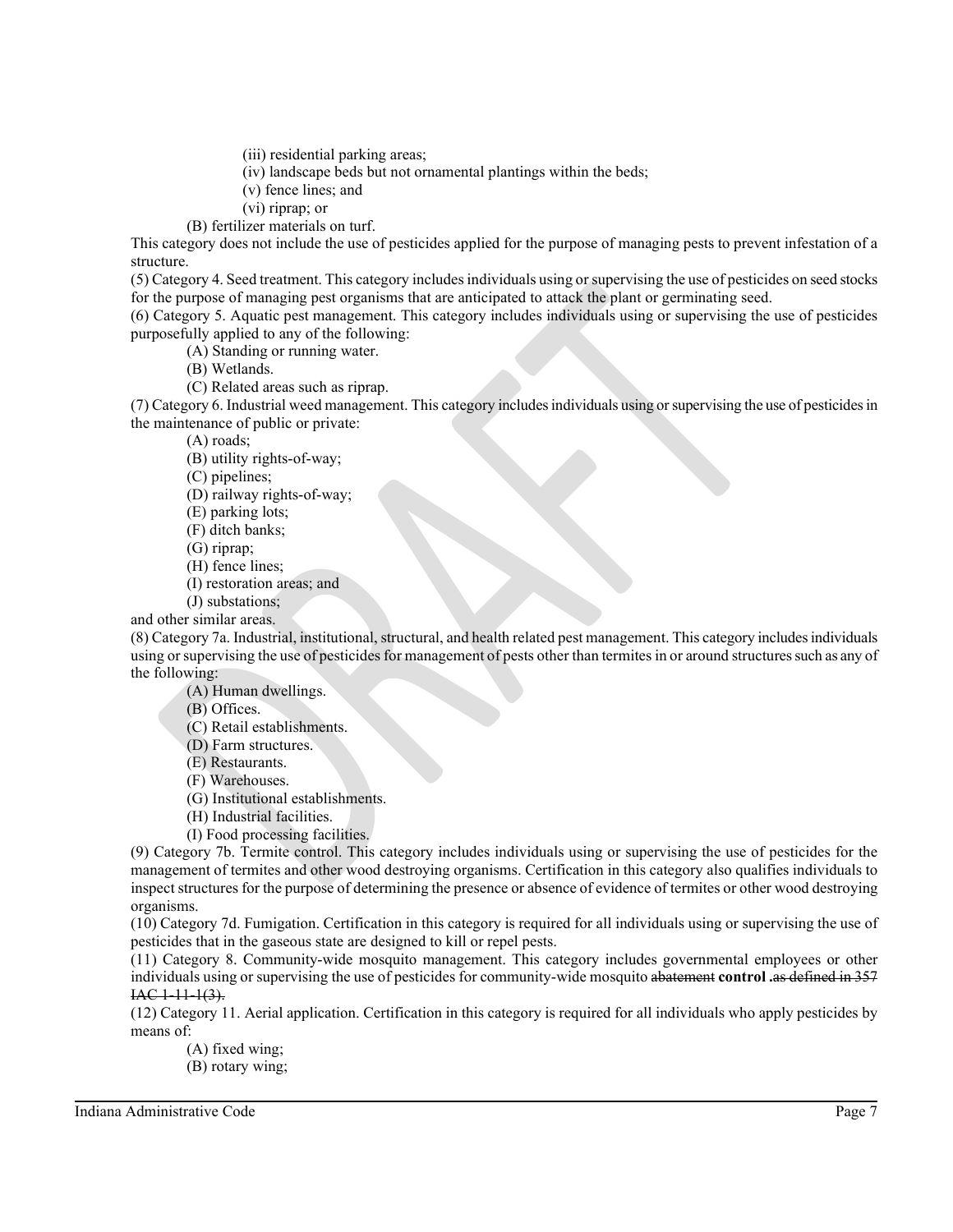(C) ultralight aircraft; or

(D) lighter-than-air aircraft, **or**

**(E) unmanned aerial vehicle**.

(13) Category 12. Wood destroying pest inspection. Certification in this category limits individuals to the inspection of structures for the purpose of determining evidence of the presence or absence of termites or other wood destroying organisms. It does not permit these individuals to use or supervise the use of pesticides for hire. The certification requirements for this category shall be determined by the state chemist.

(14) Category 13. Limited certification. This category includes individuals using or supervising the use of a very limited number of specialized pesticides in or on a very limited number of types of sites and situations not adequately covered by other categories listed in this section. The requirements for these limited certifications shall be determined by the state chemist.

(15) Category 14. Agricultural fertilizer material application. This category includes individuals using or supervising the use of fertilizer material for purposes of producing an agricultural crop on the property of another person.

*(State Chemist of the State of Indiana; 355 IAC 4-1-3; Pesticide Use & Application Reg 1, Sec. 3; filed Aug 3, 1976, 4:10 p.m.: Rules and Regs. 1977, p. 440; filed Nov 21, 1984, 3:33 p.m.: 8 IR 332; filed Nov 22, 1999, 3:39 p.m.: 23 IR 778; errata filed Dec 9, 1999, 12:31 p.m.: 23 IR 814; readopted filed Nov 21, 2001, 10:17 a.m.: 25 IR 1269; filed Jan 30, 2007, 9:49 a.m.: 20070228-IR-355060063FRA; readopted filed Sep 20, 2007, 1:46 p.m.: 20071010-IR-355070484RFA; filed Dec 10, 2010, 10:32 a.m.: 20110105- IR-355100565FRA; readopted filed Sep 25, 2013, 11:08 a.m.: 20131023-IR-355130361RFA)*

355 IAC 4-1-4 Private applicators; certification requirements **(Repealed)** *(Moved to 355 IAC 4-1-2.1)* Authority: IC 15-16-5-44; IC 15-16-5-45 Affected: IC 15-16-4-51; IC 15-16-5

Sec. 4.(a) Initial certification as a private applicator (IC 15-16-4-51) shall require an individual to pass the same written closed book exams as those described for commercial applicators in section 2.1 of this rule, except that the state chemist shall determine which commercial applicator examination will be considered appropriate for the private applicator's proposed use of pesticides.

(b) **(c)** Certification and the permit for private applicators shall remain valid from the date of passing the examination and paying the permit fee through December 31 of the fourth year following the year during which the examination was passed.

*(State Chemist of the State of Indiana; 355 IAC 4-1-4; filed Nov 21, 1984, 3:33 p.m.: 8 IR 334; filed Nov 22, 1999, 3:39 p.m.: 23 IR 780; readopted filed Nov 21, 2001, 10:17 a.m.: 25 IR 1269; filed Jan 30, 2007, 9:49 a.m.: 20070228-IR-355060063FRA; readopted filed Sep 20, 2007, 1:46 p.m.: 20071010-IR-355070484RFA; filed Nov 28, 2012, 2:42 p.m.: 20121226-IR-355120517FRA; readopted filed Sep 25, 2013, 11:08 a.m.: 20131023-IR-355130361RFA)*

Rule 2. Site Awareness and Direct Supervision of Noncertified Applicators

355 IAC 4-2-1 Definitions **(Repealed)** *(Moved to 355 IAC 4-0.5)* Authority: IC 15-16 Affected: IC 15-16-5-36

Sec. 1. The following definitions apply throughout this rule:

(1) "Competent person" means a person who: *(Replaced by 18 YOA requirement in IC 15-16-5-45(c))*

(A) has the ability to read and comprehend written instructions, including the text of pesticide and fertilizer labels; (B) is at least sixteen (16) years of age; and

(C) is a registered technician.

(2) "Direct supervision" means either of the following:

(A) The physical presence of the supervising certified applicator at the work site under circumstances that permit continuous direct voice contact with the noncertified individual.

(B) The supervising certified applicator has provided the noncertified competent person the following:

(i) Written instructions covering site-specific precautionsto prevent injury to persons or the environment or damage to property.

(ii) A copy of the labels of all pesticide and fertilizer products to be used.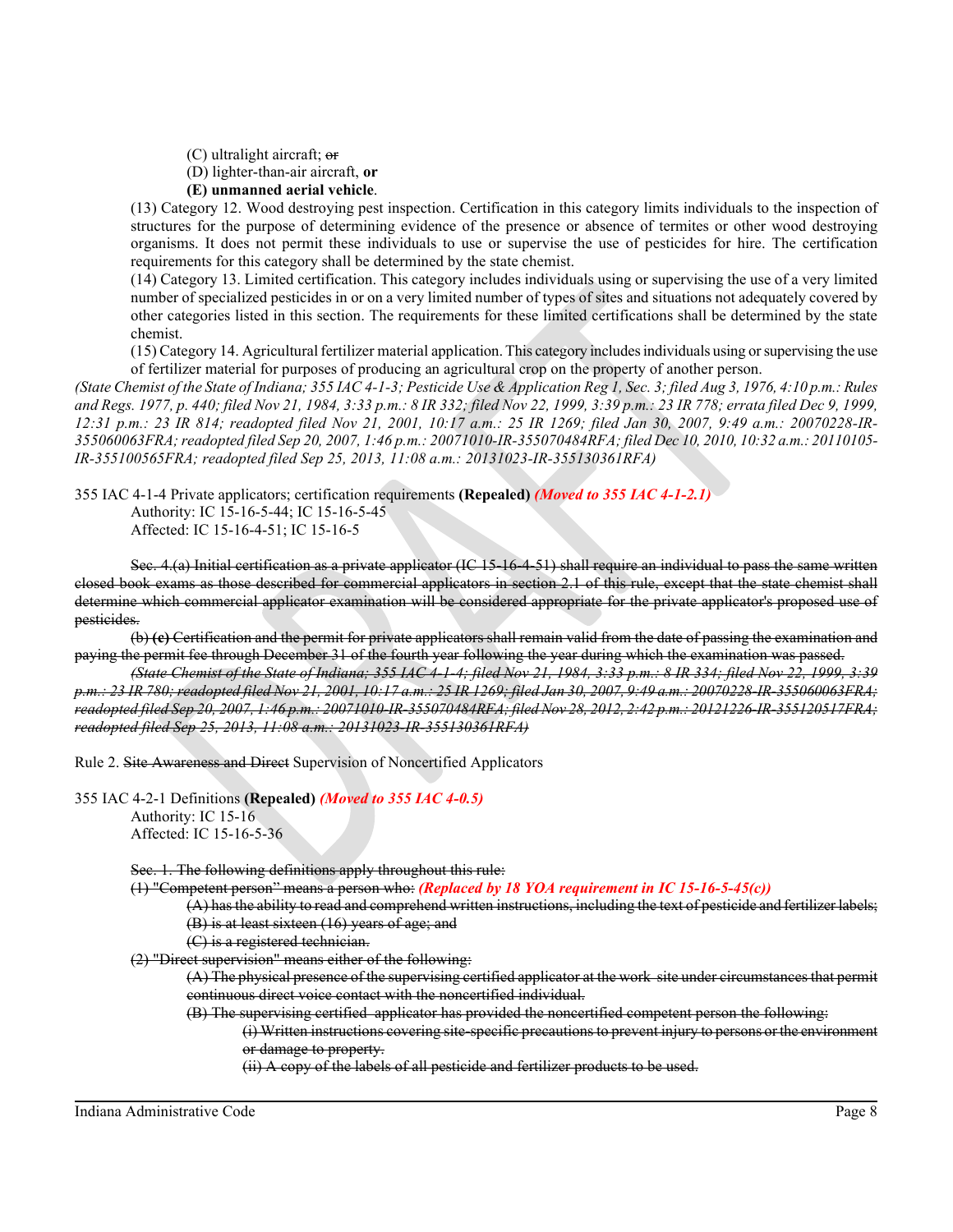(iii) The means and instructions to establish direct voice communication during the use of the pesticide or fertilizer with the supervising certified applicator.

(iv) All personal protective equipment and instructions on proper use required by the labels of the pesticide or fertilizer products for the uses being performed.**.**

(3) "Registered technician" means a noncertified person who, having met the requirements of section 8 of this rule, is registered by the state chemist and thereby is authorized to engage in pesticide use and related activities while working under the direct supervision of a certified applicator.

(4) "Work site" means any location at which pesticides or fertilizers are used.

(5) "Written instructions" means a written or printed site assessment fact sheet or similar document that shall be reviewed by the noncertified applicator prior to each pesticide or fertilizer application. The required elements on the site assessment fact sheet shall be industry specific and developed by the state chemist in consultation with the appropriate certified applicator industry.

*(State Chemist of the State of Indiana; Pesticide Use & Application Reg 2, Sec 1; filed Aug 3, 1976, 4:10 p.m.: Rules and Regs. 1977, p. 442; filed Apr 21, 1982, 3:45 p.m.: 5 IR 1191; filed Sep 20, 2001, 3:54 p.m.: 25 IR 376; readopted filed Nov 21, 2001, 10:17 a.m.:*  .<br>25 IR 1269; readopted filed Sep 20, 2007, 1:46 p.m.: 20071010 IR 355070484RFA; filed Nov 28, 2012, 2:42 p.m.: 20121226-IR-*355120517FRA; readopted filed Sep 25, 2013, 11:08 a.m.: 20131023-IR-355130361RFA)*

355 IAC 4-2-2 Pesticide or fertilizer use by noncertified persons **individuals**

Authority: IC 15-16 Affected: IC 15-16-5-49

Sec. 2. **Nonrestricted general use** pesticides **pesticide products** or fertilizers **fertilizer materials** may be used by a noncertified person **individual** working under the direct supervision of a certified **commercial** applicator**, in accordance with section 3 of this rule.** All persons conducting use of pesticides or fertilizers for hire by aerial application shall be certified. *(Moved to 355 IAC 4-1.1 (a)(3))(State Chemist of the State of Indiana; Pesticide Use & Application Reg 2, Sec 2; filed Aug 3, 1976, 4:10 p.m.: Rules and Regs. 1977, p. 443; filed Apr 21, 1982, 3:45 p.m.: 5 IR 1192; filed Sep 20, 2001, 3:54 p.m.: 25 IR 376; readopted filed Nov 21, 2001, 10:17 a.m.: 25 IR 1269; filed Aug 18, 2005, 4:30 p.m.: 29 IR 6; readopted filed Sep 20, 2007, 1:46 p.m.: 20071010-IR-355070484RFA; filed Nov 28, 2012, 2:42 p.m.: 20121226-IR-355120517FRA; readopted filed Sep 25, 2013, 11:08 a.m.: 20131023- IR-355130361RFA)*

355 IAC 4-2-3 On-site Supervision of use Authority: IC 15-16 Affected: IC 15-16-5

Sec. 3. **(a)** The supervising certified **commercial** applicator shall **is not required to** be physically present **with the noncertified applicator at the use site for nonrestricted general use pesticide products or fertilizer materials unless:** as defined in section  $1(2)(A)$  of this rule if the:

(1) label of the pesticide **product or fertilizer material** being used so stipulates; or

(2) noncertified individual (A) has had no prior experience with either the pesticide, the fertilizer, or the application methodology in use; or

(B) is not competent as defined in section 1(1) of this rule.

**(2) pesticide product or fertilizer material:**

**(i) is being used for hire; and** 

**(ii) the noncertified individual being supervised is not a registered technician.**

**(b) The supervising commercial applicator must provide each noncertified individual being supervised with the following:**

**(1) a complete legible copy of the pesticide or fertilizer product label being used;**

**(2) the means and instructions to establish direct voice or text communication with the supervisor while the pesticide or fertilizer product is being used; and**

**(3) all equipment and instruction required by the label of the pesticide or fertilizer product to use the product safely and effectively.**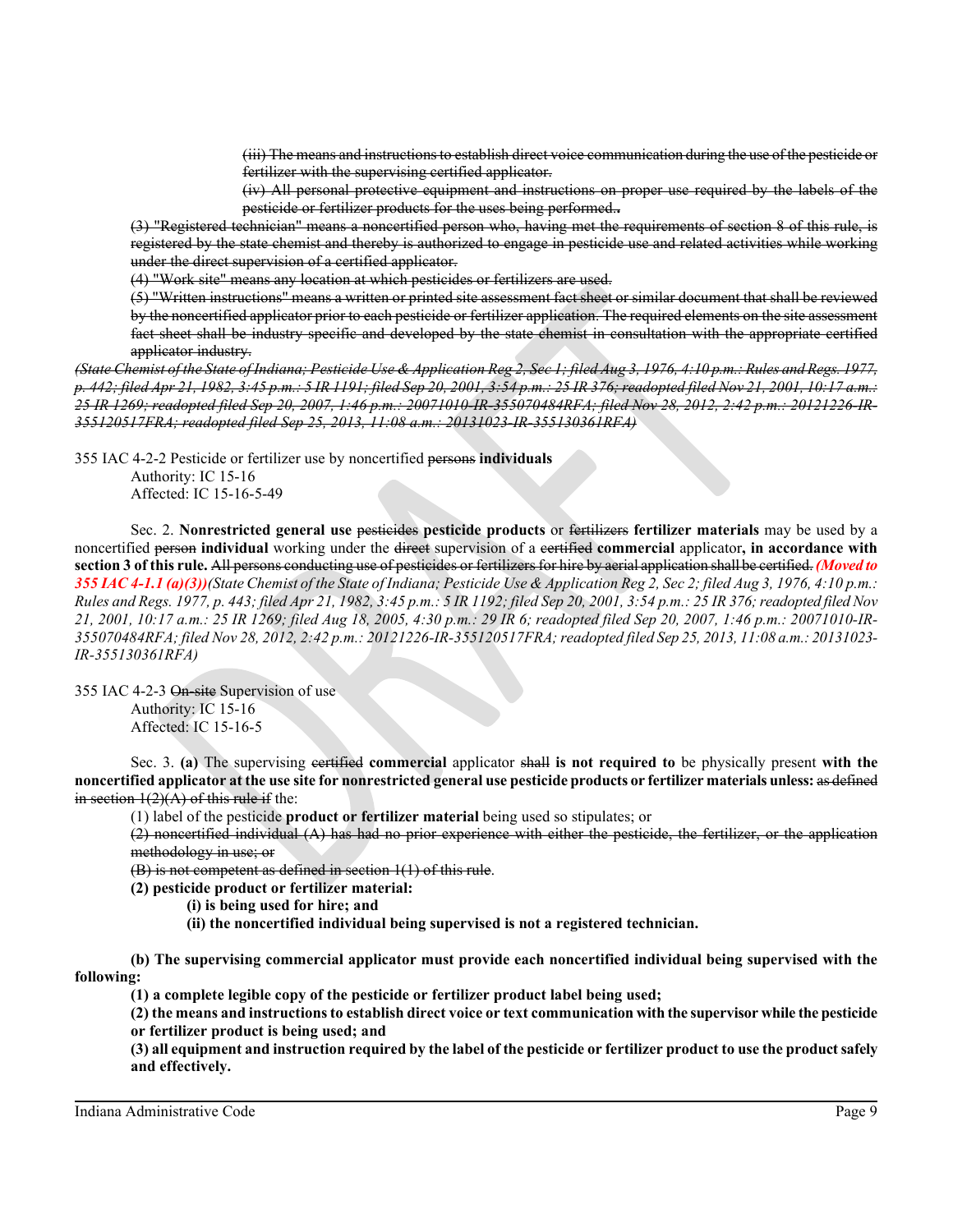*(State Chemist of the State of Indiana; Pesticide Use & Application Reg 2, Sec 3; filed Aug 3, 1976, 4:10 p.m.: Rules and Regs. 1977, p. 443; filed Apr 21, 1982, 3:45 p.m.: 5 IR 1192; filed Sep 20, 2001, 3:54 p.m.: 25 IR 376; readopted filed Nov 21, 2001, 10:17 a.m.: 25 IR 1269; readopted filed Sep 20, 2007, 1:46 p.m.: 20071010-IR-355070484RFA; filed Nov 28, 2012, 2:42 p.m.: 20121226-IR-355120517FRA; readopted filed Sep 25, 2013, 11:08 a.m.: 20131023-IR-355130361RFA)*

355 IAC 4-2-4 Application instructions *(Repealed)*

Sec. 4. *(Repealed by State Chemist of the State of Indiana; filed Sep 20, 2001, 3:54 p.m.: 25 IR 378)*

355 IAC 4-2-5 Applicability of supervision requirements **(Repealed)** *(Moved to 355 IAC 4-2-3)* Authority: IC 15-16 Affected: IC 15-16-5

Sec. 5. The requirements for direct supervision of noncertified individuals shall apply to the use of the following:  $(1)$  All pesticides or fertilizers by any person required by IC 15-16-5 or the rules under that chapter to be licensed as one  $(1)$ of the following:

(A) A pesticide business. (B) A for hire applicator. (C) A not for hire applicator. (D) A public applicator.

(2) Restricted use pesticides.

*(State Chemist of the State of Indiana; Pesticide Use & Application Reg 2, Sec 5; filed Aug 3, 1976, 4:10 p.m.: Rules and Regs. 1977, p. 443; filed Apr 21, 1982, 3:45 p.m.: 5 IR 1192; filed Sep 20, 2001, 3:54 p.m.: 25 IR 377; readopted filed Nov 21, 2001, 10:17 a.m.: 25 IR 1269; readopted filed Sep 20, 2007, 1:46 p.m.: 20071010-IR-355070484RFA; filed Nov 28, 2012, 2:42 p.m.: 20121226-IR-355120517FRA; readopted filed Sep 25, 2013, 11:08 a.m.: 20131023-IR-355130361RFA)*

355 IAC 4-2-6 Certified and noncertified applicators' responsibilities Authority: IC 15-16-4-52; IC 15-16-5-44

Affected: IC 15-16-5

Sec. 6. Certified supervising applicators and noncertified individuals **must be in possession of a complete and legible printed copy of the pesticide label at all times that the pesticide is being used.** shall be responsible for the following:

(1) A certified supervising applicator shall provide the items listed in section 1(2)(B) of this rule to the noncertified individual.

(2) A noncertified individual shall:

(A) be in possession of the items listed in section 1(2)(B) of this rule;

(B) carry out the instructions of the supervising certified applicator; and

(C) upon request, produce the items listed in section 1(2)(B) of this rule for inspection by the state chemist.

*(State Chemist of the State of Indiana; Pesticide Use & Application Reg 2, Sec 6; filed Apr 21, 1982, 3:45 p.m.: 5 IR 1192; filed Sep 20, 2001, 3:54 p.m.: 25 IR 377; readopted filed Nov 21, 2001, 10:17 a.m.: 25 IR 1269; readopted filed Sep 20, 2007, 1:46 p.m.: 20071010-IR-355070484RFA; readopted filed Sep 25, 2013, 11:08 a.m.: 20131023-IR-355130361RFA)*

355 IAC 4-2-7 Limit on number of noncertified individuals to be supervised **(Repealed)** *(Relaxed because supervision will no longer apply to use of RUPs).*

Authority: IC 15-16-4-52; IC 15-16-5-44 Affected: IC 15-16-5

Sec. 7. (a) A certified applicator providing direct supervision as described in section  $1(2)(B)$  of this rule may supervise no more than ten (10) noncertified individuals unless an emergency exemption as provided in subsection (b) has been granted by the state chemist.

(b) A certified applicator may apply for and the state chemist may grant an emergency exemption for up to sixty (60) days from the date of application by the certified applicator to allow for temporary supervision of more than ten (10) noncertified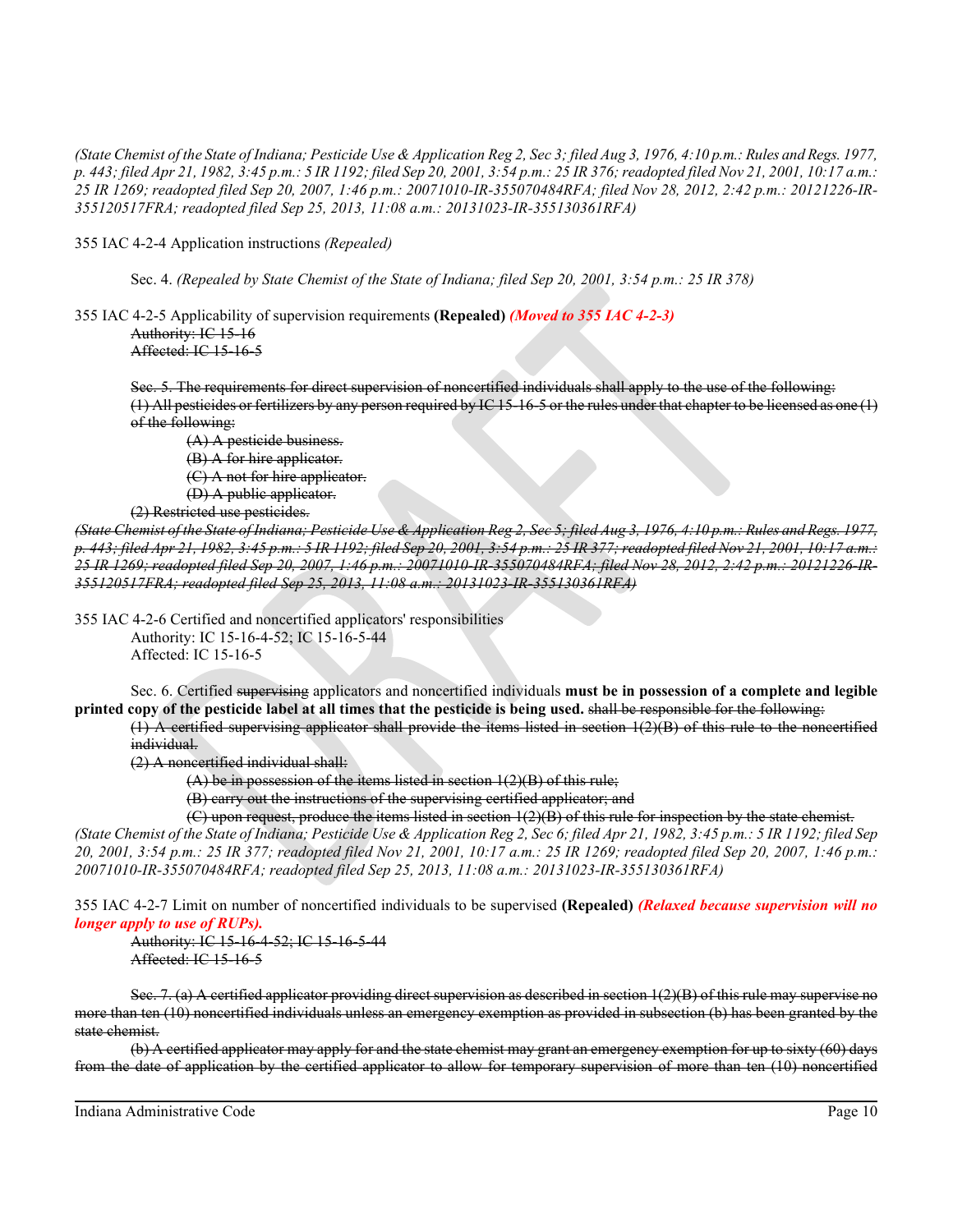individuals.

(c) The state chemist will determine if the emergency exemption as applied for is justifiable and reasonable to grant. *(State Chemist of the State of Indiana; 355 IAC 4-2-7; filed Sep 20, 2001, 3:54 p.m.: 25 IR 377; readopted filed Nov 21, 2001, 10:17 a.m.: 25 IR 1269; readopted filed Sep 20, 2007, 1:46 p.m.: 20071010-IR-355070484RFA; readopted filed Sep 25, 2013, 11:08 a.m.: 20131023-IR-355130361RFA)*

355 IAC 4-2-8 Technician registration requirements Authority: IC 15-16-5-44 Affected: IC 15-16-5-60

Sec. 8. **(a) An individual must be a registered technician to use a nonrestricted general use pesticide or fertilizer material for hire whenever a commercial applicator is not physically present at the use site.**

(a) **(b)** To become a registered technician, an individual must do the following:

(1) **Either:**

**(i)** Pass the commercial applicator core examination described in 355 IAC 4-1-2.1; **or**

**(ii) Complete a training program:** *(Relaxed because supervision will no longer apply to use of RUPs).*

- **(A) developed by Purdue Pesticide Programs;**
- (B) **provided by Purdue Pesticide Programs; and**
- (C) **designed as initial training for the core examination.**
- (2) Submit an application on a form provided by the state chemist.
- (3) Submit the technician registration fee.

(b) **(c)** Registration shall remain in force from the date of passing the examination through December 31 of the fourth year following the year during which the examination was passed unless revoked or suspended.

 $\leftrightarrow$  (d) The registration period may be extended indefinitely for an additional five (5) years if the registered technician accumulates at least eight (8) continuing registration credits by attending at least two (2) state chemist approved continuing registration programs while the registration is in force.

(d) **(e)** Annual registration credentials shall expire on December 31 unless renewed by payment of the renewal fee by that date. Renewal after December 31 shall include a late fee as established by IC 15-16-5-60 in addition to the renewal fee.

(e) **(f)** The registration credential **or proof of current registration** shall be in the possession of the registered technician at all times the technician is at a work site as defined in section 1(4) of this rule. **using the pesticide or fertilizer** *(State Chemist of the State of Indiana; 355 IAC 4-2-8; filed Sep 20, 2001, 3:54 p.m.: 25 IR 377; readopted filed Nov 21, 2001, 10:17 a.m.: 25 IR 1269; filed Aug 18, 2005, 4:30 p.m.: 29 IR 6; readopted filed Sep 20, 2007, 1:46 p.m.: 20071010-IR-355070484RFA; filed Nov 28, 2012, 2:42 p.m.: 20121226-IR-355120517FRA; readopted filed Sep 25, 2013, 11:08 a.m.: 20131023-IR-355130361RFA)*

Rule 3. Financial Responsibility of Commercial Applicators

355 IAC 4-3-0.5 Definitions **(Repealed)** *(Moved to 355 IAC 4-0.5)* Authority: IC 15-16-5-44 Affected: IC 15-16-5-19; IC 15-16-5-25; IC 27-1-3-20

Sec. 0.5. The following definitions apply throughout this rule:

 $(1)$  "Pesticide", as defined in IC 15-16-5-25, includes, but is not limited to, the following products:

(A) Fungicides. (B) Herbicides.

(C) Insecticides.

(D) Rodenticides.

(E) Termiticides.

(2) "Pesticide business license", as defined in IC 15-16-5-19, means the license issued annually by the state chemist to a forhire:

(A) pesticide application business; or

(B) category 12 wood destroying pest inspection business.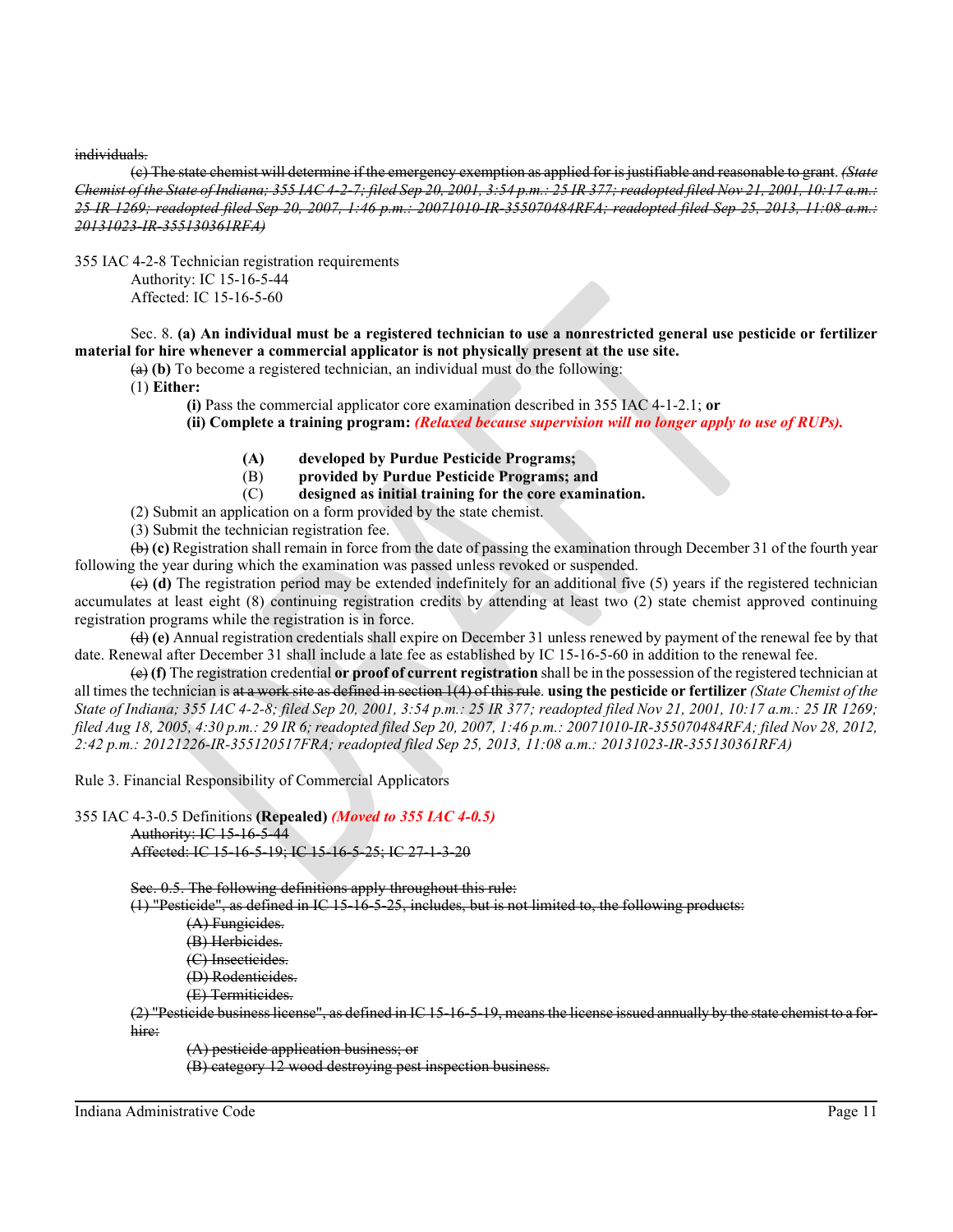(3) "Wood destroying pest" means a wood infesting pest commonly targeted for inspection prior to a real estate transfer, including:

(A) carpenter ants; (B) carpenter bees; (C) reinfesting wood boring beetles; (D) termites; or (E) wood destroying fungus.

*(State Chemist of the State of Indiana; 355 IAC 4-3-0.5; filedNov 28, 2012, 2:38 p.m.: 20121226-IR-355120134FRA; readopted filed Sep 25, 2013, 11:08 a.m.: 20131023-IR-355130361RFA)*

355 IAC 4-3-1 Proof of financial responsibility Authority: IC 15-16-5-44 Affected: IC 15-16-5-48; IC 15-16-5-58; IC 27-1-3-20

Sec. 1. (a) Prior to the issuance of a pesticide business license, applicants shall furnish evidence of financial responsibility acceptable to the state chemist.

(b) Pesticide business licensees must provide the state chemist with updated proof of liability insurance or surety bond whenever the pesticide liability insurance or surety bond expires or is modified. *(State Chemist of the State of Indiana; Pesticide Use & Application Reg 3, Sec 1; filed Aug 3, 1976, 4:10 p.m.: Rules and Regs. 1977, p. 443; filed Jan 10, 1995, 8:45 a.m.: 18 IR 1238; readopted filed Nov 21, 2001, 10:17 a.m.: 25 IR 1269; readopted filed Sep 20, 2007, 1:46 p.m.: 20071010-IR-355070484RFA; filed Nov 28, 2012, 2:38 p.m.: 20121226-IR-355120134FRA; readopted filed Sep 25, 2013, 11:08 a.m.: 20131023-IR-355130361RFA)*

355 IAC 4-3-2 Minimum coverage amounts

Authority: IC 15-16-5-44; IC 15-16-5-45 Affected: IC 15-16-5-48; IC 15-16-5-58

Sec. 2. (a) The minimum coverage requirements for a pesticide application business shall be three hundred thousand dollars (\$300,000) general liability combined single limit of liability for bodily injury and property damage.

(b) The minimum coverage requirements for a category 12 wood destroying pest inspection business shall be three hundred thousand dollars (\$300,000) general liability combined single limit of liability for property damage. *(State Chemist of the State of Indiana; Pesticide Use & Application Reg 3, Sec 2; filed Aug 3, 1976, 4:10 p.m.: Rules and Regs. 1977, p. 444; filed Jan 10, 1995, 8:45 a.m.: 18 IR 1239; readopted filed Nov 21, 2001, 10:17 a.m.: 25 IR 1269; readopted filed Sep 20, 2007, 1:46 p.m.: 20071010-IR-355070484RFA; filed Nov 28, 2012, 2:38 p.m.: 20121226-IR-355120134FRA; readopted filed Sep 25, 2013, 11:08 a.m.: 20131023- IR-355130361RFA; filed Apr 8, 2015, 12:36 p.m.: 20150506-IR-355150001FRA)*

355 IAC 4-3-3 Type of coverage *(Repealed)*

Sec. 3. *(Repealed by State Chemist of the State of Indiana; filed Apr 8, 2015, 12:36 p.m.: 20150506-IR-355150001FRA)*

355 IAC 4-3-4 Acceptable proof of insurance form Authority: IC 15-16-5-44; IC 15-16-5-45 Affected: IC 15-16-5-48; IC 15-16-5-58

Sec. 4. (a) Proof of liability insurance shall be provided by the issuing insurance company on a certificate of insurance. (b) The state chemist may be listed as a certificate holder on the certificate of insurance. *(State Chemist of the State of Indiana; Pesticide Use & Application Reg 3, Sec 4; filed Aug 3, 1976, 4:10 p.m.: Rules and Regs. 1977, p. 444; filed Jan 10, 1995, 8:45 a.m.: 18 IR 1239; readopted filed Nov 21, 2001, 10:17 a.m.: 25 IR 1269; readopted filed Sep 20, 2007, 1:46 p.m.: 20071010-IR-355070484RFA; filed Nov 28, 2012, 2:38 p.m.: 20121226-IR-355120134FRA; readopted filed Sep 25, 2013, 11:08 a.m.: 20131023- IR-355130361RFA; filed Apr 8, 2015, 12:36 p.m.: 20150506-IR-355150001FRA)*

Rule 4. Records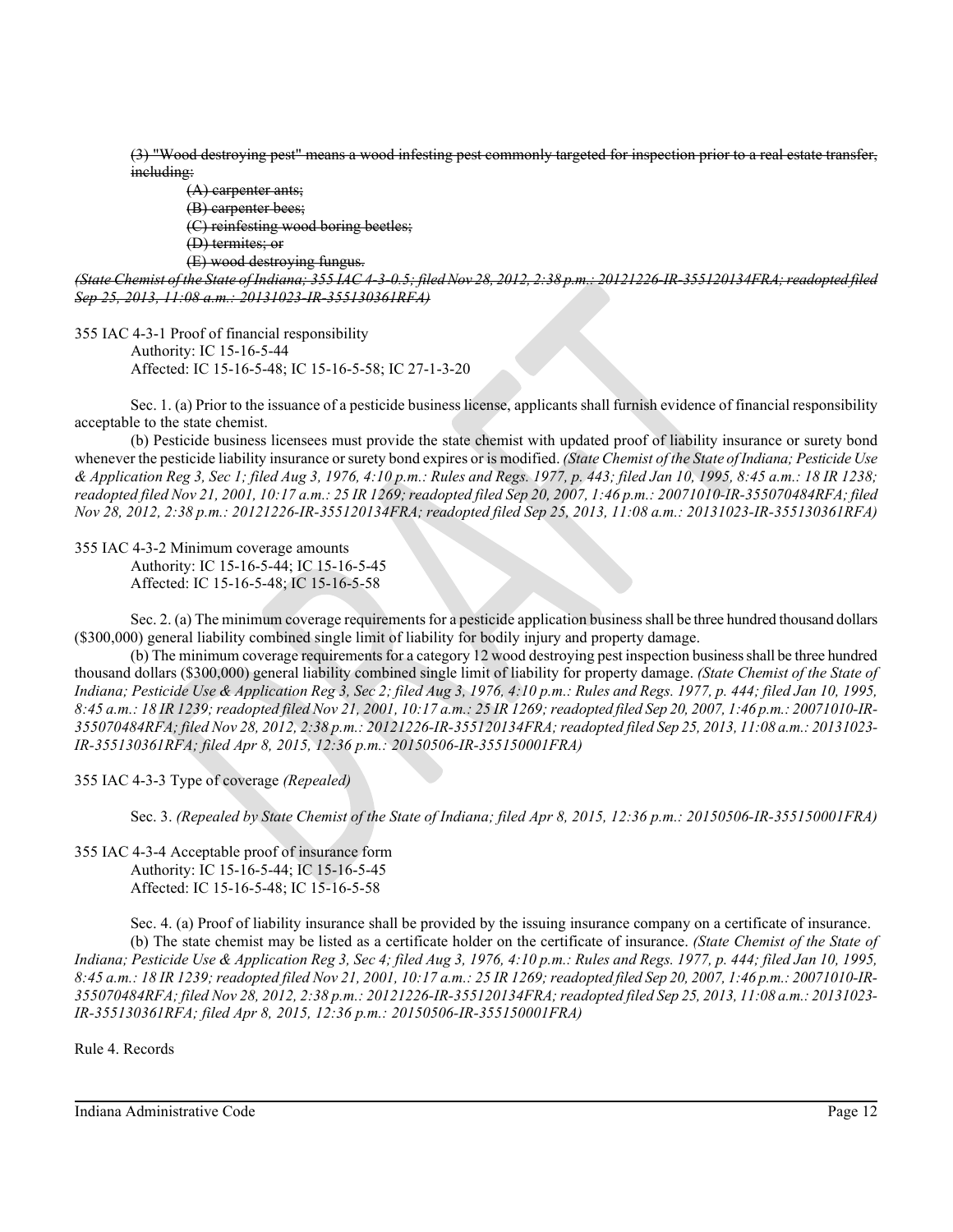355 IAC 4-4-1 Commercial applicator use records

Authority: **IC 15-16-4-50; IC 15-16-5-59;** IC 15-16-5-44 Affected: **IC 15-16-4; IC 15-16-5;** IC 15-16-5-59

Sec. 1. (a) All commercial applicators **referenced in 355 IAC 4-1-1.1(b)** or their employees shall keep and maintain records of all applications of pesticides classified for restricted use **pesticide productsfor at least two years from the date of application**. Such records shall provide **must include** the following:

(1) Name and address of customer **or property owner** and address or location description of **the** site of application if different.

**(2) Address, geographic coordinates, or general location description of site of application.**

(2) **(3)** Name and certification number (or certification number of the supervising certified applicator) of the person making the application **responsible commercial applicator.**

**(4) Certification, license, permit, or registration number of the responsible commercial applicator.**

**(5) Name of the registered technician being supervised, if applicable.**

(3) **(6)** Date of application (month, day, and year).

**(7) Start and stop times of the application.**

(4) **(8)** Type **Description** of plant, crop, animal, commodity, stored product, or site treated.

**(9)** and Principal pests to be controlled.

(5) **(10) Specific a**creage, area, **parts of a structure, parts of a property,** or number of plants or animals treated, or other appropriate description.

(6) **(11) Brand name of p**esticide **product(s)** applied including name of the manufacturer

**(12)** EPA registration number **of the pesticide product(s) applied, if applicable.** and brand name (including formulation if specifically identified in the brand name).

(7**) (13)** Amount **of pesticide product** used, expressed as either **total quantity or volume of**:

(A) concentrate─give total quantity of formulation applied (pounds, gallons, etc.) **packaged product**; or

(B) diluted mixture (ready to use)—give total amount applied and active ingredient concentration (percentage).

**(b) In addition to the information required in section 1(a), the records for outdoor pesticide applications must include the following:**

**(1) Wind direction at start and stop times of the application.**

**(2) Wind speed at start and stop times of the application.**

**(3) Air temperature at start and stop times of the application.**

**(c) In addition to the information required in section 1(a), the records for termite control pesticide applications for hire must include the following:** *(Moved from 355 IAC 4-5-2)*

**(1) A copy of the contract, service agreement or other similar written documentation for the treated structure. This** 

**written documentation as it relates to pricing shall be declared confidential as provided for in IC 15-16-5-41.**

**(2) A graph or diagram of the treated structure.**

**(3) Dimensions of the treated structure. This includes depth from grade to the top of the foundation footing if soil applied liquids are used.**

**(4) Treatment specifications, if soil applied liquids are used.**

**(5) A copy of the termite control customer disclosure form signed by the customer.**

(b) **(d)** The records to be maintained **created** under this section shall be recorded by the thirtieth day from **on** the date of application and be kept and maintained for a period of at least two (2) years.

(c) The records to be maintained under this section shall be maintained collectively.

(d) Written or electronic information which includes all of the items in subsection (a) and used to create the records shall be maintained from the date of application until the collective written record required is generated.

(e) **If requested,** A **the** commercial applicator shall, within thirty (30) days of a restricted use **the** pesticide **product**  application **date**, provide a copy of **the** records maintained under this section to the person for whom the restricted use pesticide **product** was applied. Such person shall keep this copy for two (2) years after the date of the application. *(State Chemist of the State of Indiana; Pesticide Use & Application Reg 4,Sec 1; filed Aug 3, 1976, 4:10 p.m.: Rules and Regs. 1977, p. 444; filed Nov 3, 1993, 9:00 a.m.: 17 IR 339; readopted filed Nov 21, 2001, 10:17 a.m.: 25 IR 1269; readopted filed Sep 20, 2007, 1:46 p.m.: 20071010-IR-355070484RFA; readopted filed Sep 25, 2013, 11:08 a.m.: 20131023-IR-355130361RFA)*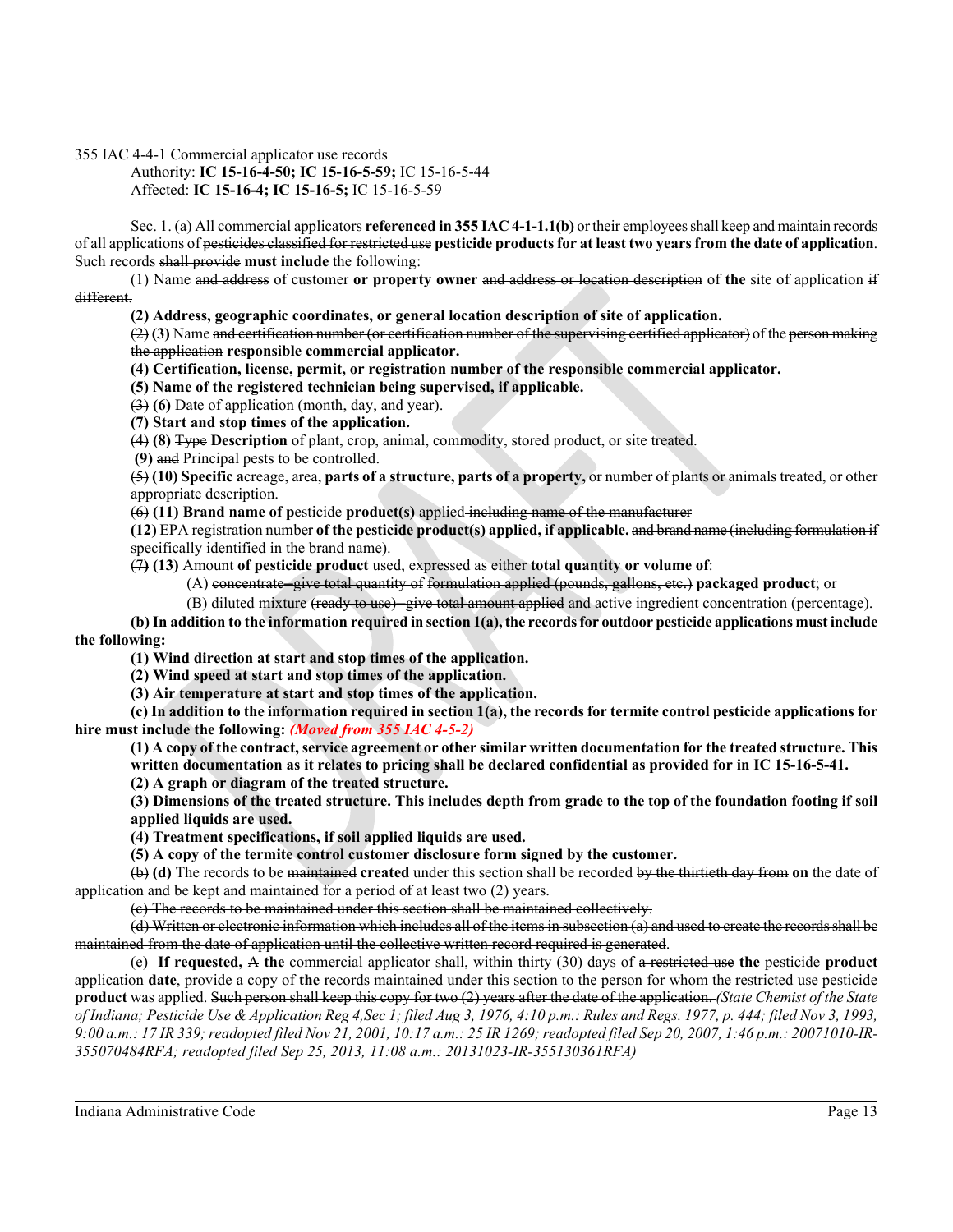355 IAC 4-4-1.5 Private applicator use records

Authority: **IC 15-16-4-50**; IC 15-16-5-44; **IC 15-16-5-59** Affected: **IC 15-16-4**; IC 15-16-5

Sec. 1.5. (a) All private applicators or their employees shall keep and maintain records of all **use and** applications of **restricted use pesticide productsfor at least two years from the date of application.** pesticides classified for restricted use. Such records shall provide **must include** the **items described in sections 1(a) and (b) of this rule.** following:

(1) Address or location description of site of application.

(2) Name and certification number (or certification number of the supervising certified applicator) of the person making the application.

(3) Date of application (month, day, and year).

(4) Type of plants, crop, animals, commodity, stored product, or sites treated and principal pests to be controlled.

(5) Acreage, area, or number of plants or animals treated or other appropriate description.

(6) Pesticide applied, including name of the manufacturer, EPA registration number, and brand name (including formulation if specifically identified in the brand name).

(7) Amount used, expressed as either:

(A) concentrate─give total quantity of formulation applied (pounds, gallons, etc.); or

(B) diluted mixture (ready to use)─give total amount applied and active ingredient concentration (percentage).

(b) The records to be maintained under this section shall be recorded by the thirtieth day from **on** the date of application and be kept and maintained for a period of two (2) years.

(c) Written or electronic information which includes all of the items in subsection (a) and used to create the records shall be maintained from the date of application until the collective written record required is generated. *(State Chemist of the State of Indiana; 355 IAC 4-4-1.5; filed Nov 3, 1993, 9:00 a.m.: 17 IR 339; readopted filed Nov 21, 2001, 10:17 a.m.: 25 IR 1269; readopted filed Sep 20, 2007, 1:46 p.m.: 20071010-IR-355070484RFA; readopted filed Sep 25, 2013, 11:08 a.m.: 20131023-IR-355130361RFA)*

355 IAC 4-4-2 Record inspection; availability Authority: IC 15-16-5-44 Affected: IC 15-16-5

Sec. 2. (a) All required records **required by this rule** and information shall upon **in-person** written or oral request be made **immediately** available for inspection and copying by the state chemist. or his authorized agent. The person requesting the records must present his or her credentials prior to the release of records.

**(b) All records required by this rule shall upon written request be submitted to the state chemist within fifteen (15) days of date of receipt of notice for inspection or copying by the state chemist.** 

(b) **(c)** No government agency shall release information obtained under this rule that would directly or indirectly reveal the identity of producers of commodities to which restricted use pesticides have been applied. However, information collected by the state chemist during the course of a complaint or damage investigation shall not be subject to this restriction on release.

(c) **(d)** When a licensed health care professional determines that information required to be maintained as part of these records is necessary to provide medical treatment to an individual who may have been exposed to the pesticide, the state chemist or the private or commercial applicator shall provide the requested information.

(d) **(e)** As used in this rule, "licensed health care professional" means a physician, nurse, emergency medical technician, or other qualified individual licensed by a state to provide medical treatment.

(e) **(f)** No licensed health care professional shall release any record or information from any record obtained under subsection  $\leftrightarrow$  **(d)** except as necessary to provide medical treatment to an individual who may have been exposed to the restricted use pesticide for which the record is maintained. *(State Chemist of the State of Indiana; Pesticide Use & Application Reg 4,Sec 2; filed Aug 3, 1976, 4:10 p.m.: Rules and Regs. 1977, p. 445; filed Nov 3, 1993, 9:00 a.m.: 17 IR 340; readopted filed Nov 21, 2001, 10:17 a.m.: 25 IR 1269; readopted filed Sep 20, 2007, 1:46 p.m.: 20071010-IR-355070484RFA; readopted filed Sep 25, 2013, 11:08 a.m.: 20131023-IR-355130361RFA)*

355 IAC 4-4-3 Restricted pesticide dealers; records Authority: IC 15-16-4-52; IC 15-16-5-44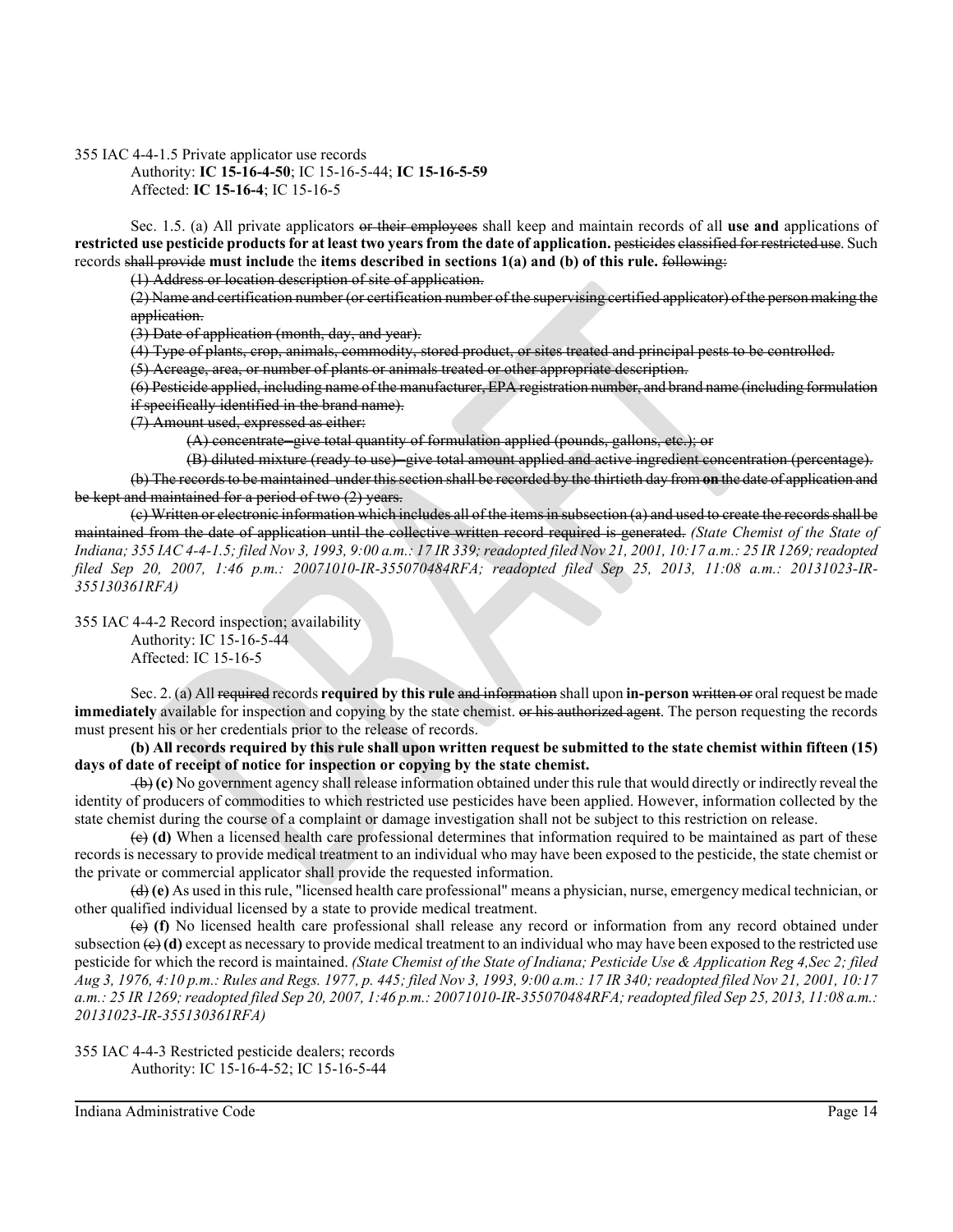Affected: IC 15-16

Sec. 3. Dealers selling or distributing pesticides with uses classified as restricted shall be registered with the Office of the State Chemist each year. **(a) A person must be a registered pesticide dealer to sell or distribute a restricted use pesticide.** 

**(b)** These **All registered pesticide d**ealers shall **keep and maintain a** record for each transaction involving a restricted use pesticide **for at least two years from the date of distribution. Such records must include** the following:

**(i)** Name, address and certificate number of the certified applicator for whom the purchase **or distribution i**s being made.

**(ii) Certification, license, or permit number of the certified applicator.**

**(iii) Certification, license, or permit expiration date of the certified applicator.**

**(iv) Certification, license, or permit categories of the certified applicator.**

**(v)** Date of distribution.

**(vi)** Identity **Brand name** of **the pesticide** product (manufacturer, EPA registration number, and brand name).

**(vii) EPA registration number of the pesticide product.**

**(viii)** Amount of **pesticide** product sold **distributed.**

**(ix)** Signature **or verifiable confirmation** of **the** person presenting the certification credentials **ordering or taking delivery of the product.**

**(c)** These records shall be maintained for two years from the date of sale.

*(State Chemist of the State of Indiana; Pesticide Use & Application Reg 4,Sec 3; filed Aug 3, 1976, 4:10 pm: Rules and Regs. 1977, p. 445; readopted filed Nov 21, 2001, 10:17 a.m.: 25 IR 1269; readopted filed Sep 20, 2007, 1:46 p.m.: 20071010-IR-355070484RFA; readopted filed Sep 25, 2013, 11:08 a.m.: 20131023-IR-355130361RFA)*

Rule 5. Licensed Applicators (for Hire) and Registered Technicians; Qualifications, Training, and Supervision **Termite Control Notification and Customer Disclosure**

355 IAC 4-5-1 Definitions **(Repealed)** *(Moved to 355 IAC 4-0.5)*

Authority: IC 15-16-5-44; IC 15-16-5-45 Affected: IC 15-16-5-48

Sec. 1. The following definitions apply throughout this rule:

(1) "Category 7b licensed applicator for hire" means any licensed, certified individual who is:

(A) employed by a licensed pesticide business to:

(i) use or supervise the use of any pesticide; and

(ii) perform related activities such as inspections by the firm; and

(B) for purposes of this rule, certified in Category 7b.

(2) "Preconstruction termiticide treatment" means the application of a termiticide to a structure or building site during the construction phase for the purpose of protecting that structure from infestation by subterranean termites.

(3) "Registered technician" means an uncertified employee of a licensed business who, having met the requirements stated in 355 IAC 4-2-8, is registered by the state chemist to use pesticides and perform related activities, such as inspections, while working under the direct supervision of a licensed applicator for hire.

(4) "Termite control customer disclosure form" means a form approved by the state chemist and issued by a Category 7b licensed applicator for hire to a termite control customer for the purpose of disclosing to the customer all termiticide label directed procedures that were not performed as part of that termiticide application. This form is not:

(A) required if all label directed procedures are performed as part of the initial termiticide use;

(B) required if the termiticide is applied only as:

(i) part of a reapplication to a structure previously treated by the applicator; or

(ii) a preconstruction termiticide treatment; and

(C) valid unless signed by the termite control customer or his or her agent.

(5) "Termiticide" means any pesticide product registered with the state chemist when used for control, suppression, or prevention of termites. The term includes, but is not limited to, the following: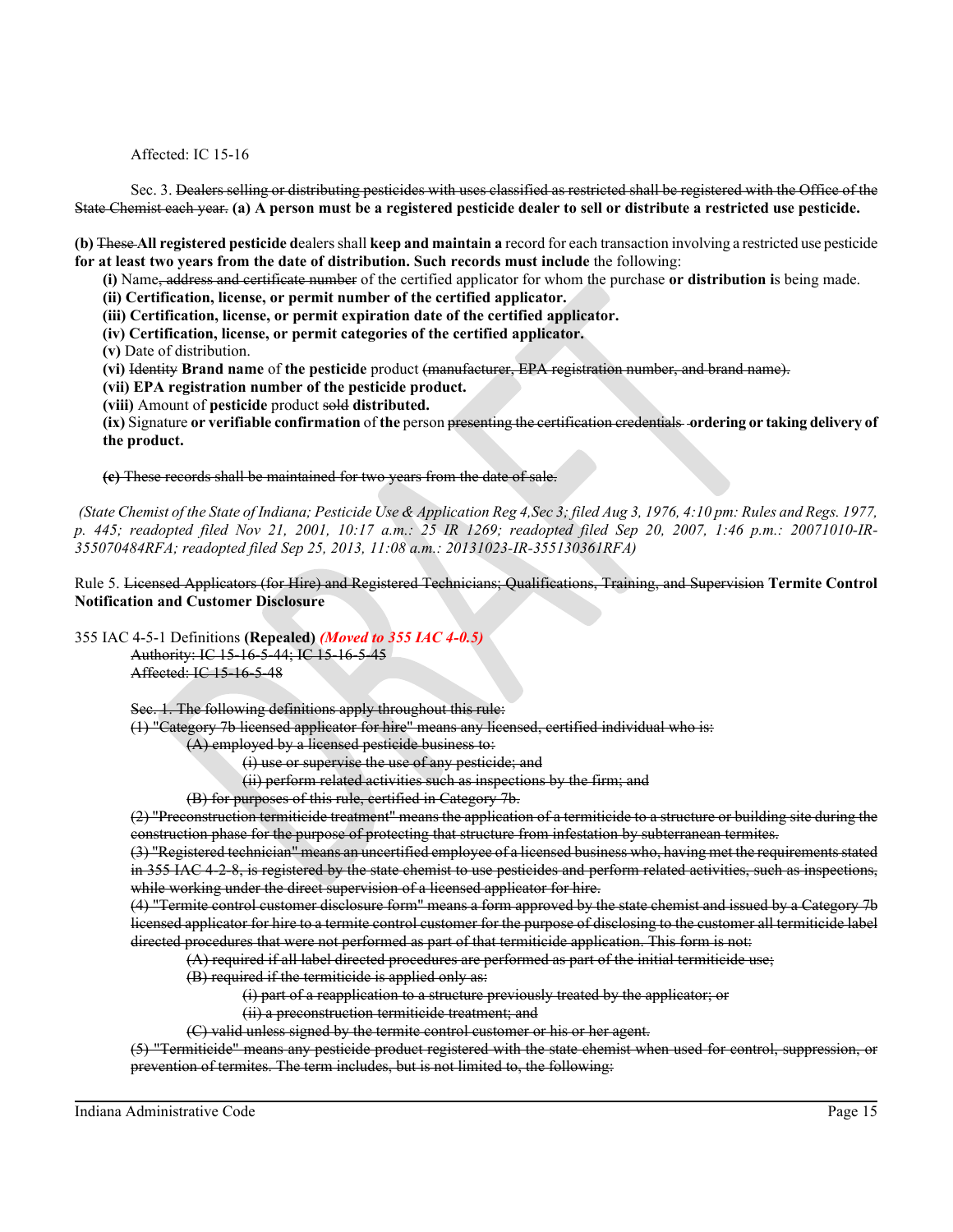(A) Liquid soil applied products. (B) Liquid wood applied products. (C) Bait products. (D) Foam products. (E) Granular products.

*(State Chemist of the State of Indiana; 355 IAC 4-5-1; filed Feb 17, 1986, 3:00 p.m.: 9 IR 1570, eff Apr 1, 1986; filed Sep 10, 1999, 4:41 p.m.: 23 IR 302; readopted filed Nov 21, 2001, 10:17 a.m.: 25 IR 1269; filed Aug 18, 2005, 4:30 p.m.: 29 IR 7; filed Jan 28, 2010, 11:23 a.m.: 20100224-IR-355090617FRA; readopted filed Sep 25, 2013, 11:08 a.m.: 20131023-IR-355130361RFA)*

355 IAC 4-5-2 Record keeping and supervision **Customer disclosure and preconstruction notification r**equirements for licensed **termite control** applicators for hire

Authority: IC 15-16-5-44; IC 15-16-5-45 Affected: IC 15-16-5-41

Sec. 2. Licensed **Commercial** applicators **that use termite control pesticide products**for hire shall be **are** required to do the following:

(1) Develop records for all for hire termiticide applications performed by that licensed applicator or registered technician operating under that licensed applicator's direct supervision as described in 355 IAC 4-2. *(Moved to 355 IAC 4-1-1(a) and (c))*

(2) Ensure that the records required under this section include the following:

(A) A copy of the contract, service agreement or other similar written documentation for the treated structure. This written documentation as it relates to pricing shall be declared confidential as provided for in IC 15-16-5-41. (B) A graph or diagram of the treated structure.

(C) Dimensions of the treated structure. This includes depth from grade to the top of the foundation footing if soil applied liquids are used.

(D) Treatment specifications, if soil applied liquids are used.

(E) The U.S. Environmental Protection Agency product registration number for the termiticides used.

(F) The dilution rate of the termiticides if soil applied or wood applied liquids are used.

(G) The total volume of termiticide use dilutions if soil applied or wood applied liquids are used.

(H) A copy of the termite control customer disclosure form signed by the customer.

(I) The name and registration numbers of all of the technicians participating in the treatment.

(J) The name and license number of the applicator or supervisor if treatment was performed by a registered technician.

(K) The day, month, and year of treatment.

(3) Keep and maintain the records required under this section for a period of five (5) years from the date of treatment. (4) Provide the registered technicians under the licensed applicator's supervision with the following:

(A) Direct supervision as required in 355 IAC 4-2.

(B) The information required in subdivision (2).

(5) **(1)** Ensure that the **a** termite control customer disclosure form, when required, **approved by the state chemist and designed to disclose to the customer any label required procedures that were omitted from the treatment of the structure for control of termites** is issued to and signed by the customer or the customer's agent before making the termiticide **an initial termite control pesticide** application **for hire**. **A customer disclosure form is not required for retreatment or preconstruction treatment of a structure for termite control.**

 $(6)$  (2) Except as provided in subdivision  $(7)$  (3), ensure that the state chemist is notified by means of written **printed** communication at least three (3) hours before the initial application of a preconstruction termiticide **termite control**  treatment of the following:

(A) The physical address of the application site.

(B) The date of the application.

(C) The time the application is scheduled to begin.

(D) The estimated square footage involved in the initial application.

(E) The name and license number of the licensed applicator responsible for making or supervising the application.

(7) **(3)** If the licensed **commercial** applicator and the licensed applicator's employer are **is** notified of the need for **to**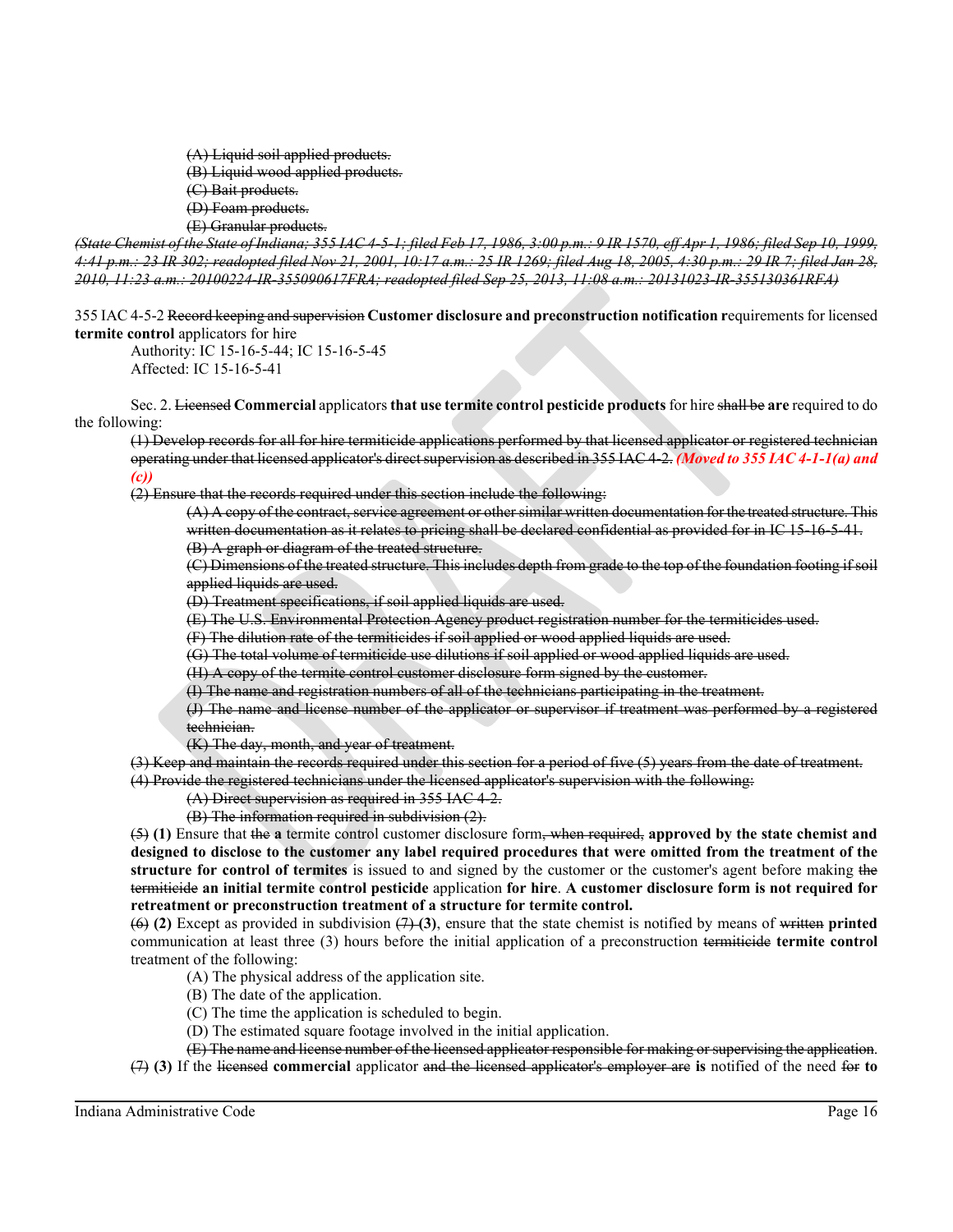**perform** the initial application less than three (3) hours before the application is to occur, the licensed **commercial**  applicator may telephone **must contact** the state chemist **immediately** and then submit the written **printed** notification in subdivision (6) **(2)** as soon as is practical.

*(State Chemist of the State of Indiana; 355 IAC 4-5-2; filed Feb 17, 1986, 3:00 p.m.: 9 IR 1570, eff Apr 1, 1986; filed Sep 10, 1999, 4:41 p.m.: 23 IR 303; readopted filed Nov 21, 2001, 10:17 a.m.: 25 IR 1269; filed Aug 18, 2005, 4:30 p.m.: 29 IR 7; filed Jan 28, 2010, 11:23 a.m.: 20100224-IR-355090617FRA; readopted filed Sep 25, 2013, 11:08 a.m.: 20131023-IR-355130361RFA)*

355 IAC 4-5-3 Requirements for Category 7b applicator license for hire **(Repealed)** *(Moved to 355 IAC 4-2.1 (l))* Authority: IC 15-16-5-44; IC 15-16-5-45 Affected: IC 15-16-5

Sec. 3. To become a licensed applicator for hire in Category 7b, an individual must complete the following: (1) An approved program at the Purdue University Structural Pest Control Training Center or other program the state chemist has reviewed and determined to be of comparable quality and scope.

(2) The Category 7b certification and licensing procedures established in 355 IAC 4-0.5 and 355 IAC 4-1.

*(State Chemist of the State of Indiana; 355 IAC 4-5-3; filed Feb 17, 1986, 3:00 p.m.: 9 IR 1570, eff Apr 1, 1986; filed Sep 10, 1999, 4:41 p.m.: 23 IR 303; readopted filed Nov 21, 2001, 10:17 a.m.: 25 IR 1269; filed Aug 18, 2005, 4:30 p.m.: 29 IR 8; readopted filed Nov 18, 2011, 1:21 p.m.: 20111214-IR-355110570RFA; readopted filed Sep 25, 2013, 11:08 a.m.: 20131023-IR-355130361RFA)*

355 IAC 4-5-4 Technician registration requirements *(Repealed)*

Sec. 4. *(Repealed by State Chemist of the State of Indiana; filed Aug 18, 2005, 4:30 p.m.: 29 IR 8)*

355 IAC 4-5-5 Record submission process *(Repealed)*

Sec. 5. *(Repealed by State Chemist of the State of Indiana; filed Aug 18, 2005, 4:30 p.m.: 29 IR 8)*

355 IAC 4-5-6 Supervision of uncertified employees *(Repealed)*

Sec. 6. *(Repealed by State Chemist of the State of Indiana; filed Aug 18, 2005, 4:30 p.m.: 29 IR 8)*

355 IAC 4-5-7 New resident applicators; temporary license *(Repealed)*

Sec. 7. *(Repealed by State Chemist of the State of Indiana; filed Sep 10, 1999, 4:41 p.m.: 23 IR 306)*

355 IAC 4-5-8 Nonresident applicators; reciprocity *(Repealed)*

Sec. 8. *(Repealed by State Chemist of the State of Indiana; filed Sep 10, 1999, 4:41 p.m.: 23 IR 306)*

355 IAC 4-5-9 Denial, suspension, or revocation of technician registration *(Repealed)*

Sec. 9. *(Repealed by State Chemist of the State of Indiana; filed Sep 10, 1999, 4:41 p.m.: 23 IR 306)*

355 IAC 4-5-10 Denial of the opportunity to take the category 7b (355 IAC 4-1-3) examination *(Repealed)*

Sec. 10. *(Repealed by State Chemist of the State of Indiana; filed Sep 10, 1999, 4:41 p.m.: 23 IR 306)*

355 IAC 4-5-11 Exemption *(Repealed)*

Sec. 11. *(Repealed by State Chemist of the State of Indiana; filed Aug 18, 2005, 4:30 p.m.: 29 IR 8)*

355 IAC 4-5-12 Effective date *(Repealed)*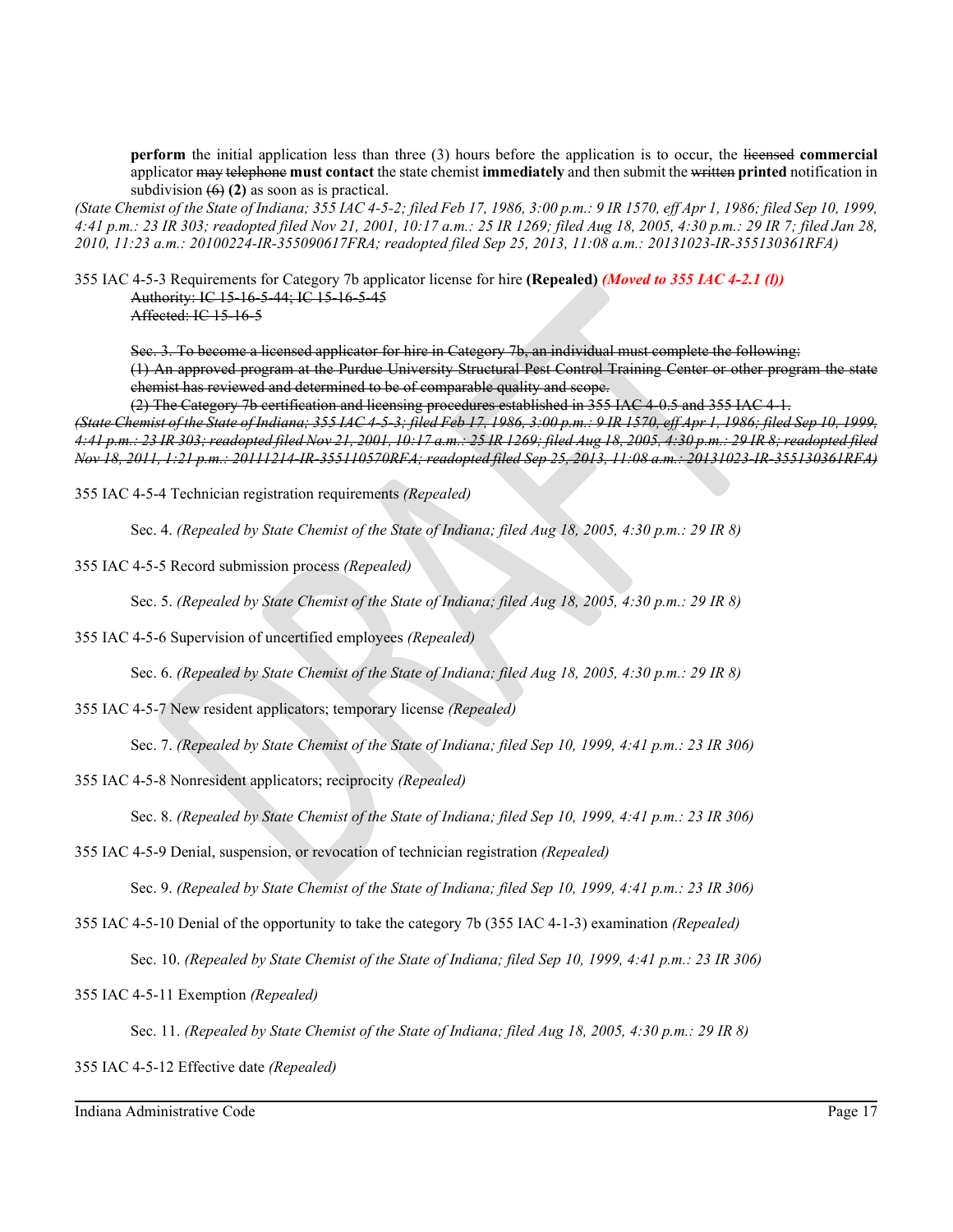Sec. 12. *(Repealed by State Chemist of the State of Indiana; filed Sep 10, 1999, 4:41 p.m.: 23 IR 306)*

Rule 6. Training Requirements for Licensed Applicators and Registered Technicians; Category 3b **(Repealed)**

355 IAC 4-6-1 Definitions *(Moved to 355 IAC 4-0.5)*

Authority: IC 15-16 Affected: IC 15-16-2-11

Sec. 1. The following definitions apply throughout this rule: (1) "Category 3b licensed applicator for hire" means any licensed certified individual who is: (A) employed by a licensed pesticide business to use or to supervise the use of any: (i) pesticide intended to manage turf pests; or (ii) fertilizer material on turf; by the business; and (B) for purposes of this rule, certified in Category 3b. (2) "Fertilizer material", as defined in IC 15-16-2-11, means any substance containing nitrogen, phosphate, potash, or any recognized plant nutrient that: (A) is used for the plant nutrient content; and (B) has nutrient value in promoting plant growth.

The term includes unmanipulated animal and vegetable manures.

(3) "Turf pest" means any organism that inhabits or feeds upon the turf layer and root zone created by growing plants (usually grasses) and their matted roots and by so doing alters the vigor or appearance of the turf.

*(State Chemist of the State of Indiana; 355 IAC 4-6-1; filed Jan 13,1988, 4:47 p.m.: 11 IR 1760; filed Jan 9, 1992, 3:00 p.m.: 15 IR 702; filed Jan 5, 2000, 3:54 p.m.: 23 IR 1100; readopted filed Nov 21, 2001, 10:17 a.m.: 25 IR 1269; filed Aug 18, 2005, 4:30 p.m.: 29 IR 8; filed Dec 10, 2010, 10:32 a.m.: 20110105-IR-355100565FRA; readopted filed Sep 25, 2013, 11:08 a.m.: 20131023-IR-355130361RFA)*

355 IAC 4-6-2 Licensed applicators for hire requirements *(Repealed)*

Sec. 2. *(Repealed by State Chemist of the State of Indiana; filed Aug 18, 2005, 4:30 p.m.: 29 IR 9)*

355 IAC 4-6-3 Requirements for Category 3b applicator license for hire *(Moved to 355 IAC 4-2.1 (k))* Authority: IC 15-16-5-45 Affected: IC 15-16-5

Sec. 3. To become a Category 3b licensed applicator for hire an individual must complete the following:  $(1)$  One  $(1)$  of the following:

(A) A practical hands-on training program reviewed and approved by the state chemist.

(B) Ninety (90) days of experience as an active Category 3b certified applicator or registered technician in Indiana or any state having a comparable and verifiable program as determined by the state chemist.

(C) A formal post high school two (2) year minimum turf program or a related program that includes turf production in its curriculum. An official transcript must be submitted to the state chemist for approval to qualify by this method.

(D) One (1) year of experience as an active licensed applicator in any licensing category in Indiana or in another state.

(2) The Category 3b certification and licensing procedures established in 355 IAC 4-0.5 and 355 IAC 4-1.

*(State Chemist of the State of Indiana; 355 IAC 4-6-3; filed Jan 13, 1988, 4:47 p.m.: 11 IR 1761; filed Jan 9, 1992, 3:00 p.m.: 15 IR 703; filed Jan 5, 2000, 3:54 p.m.: 23 IR 1101; readopted filed Nov 21, 2001, 10:17 a.m.: 25 IR 1269; filed Aug 18, 2005, 4:30 p.m.: 29 IR 8; readopted filed Nov 18, 2011, 1:21 p.m.: 20111214-IR-355110571RFA; readopted filed Sep 25, 2013, 11:08 a.m.: 20131023-IR-355130361RFA)*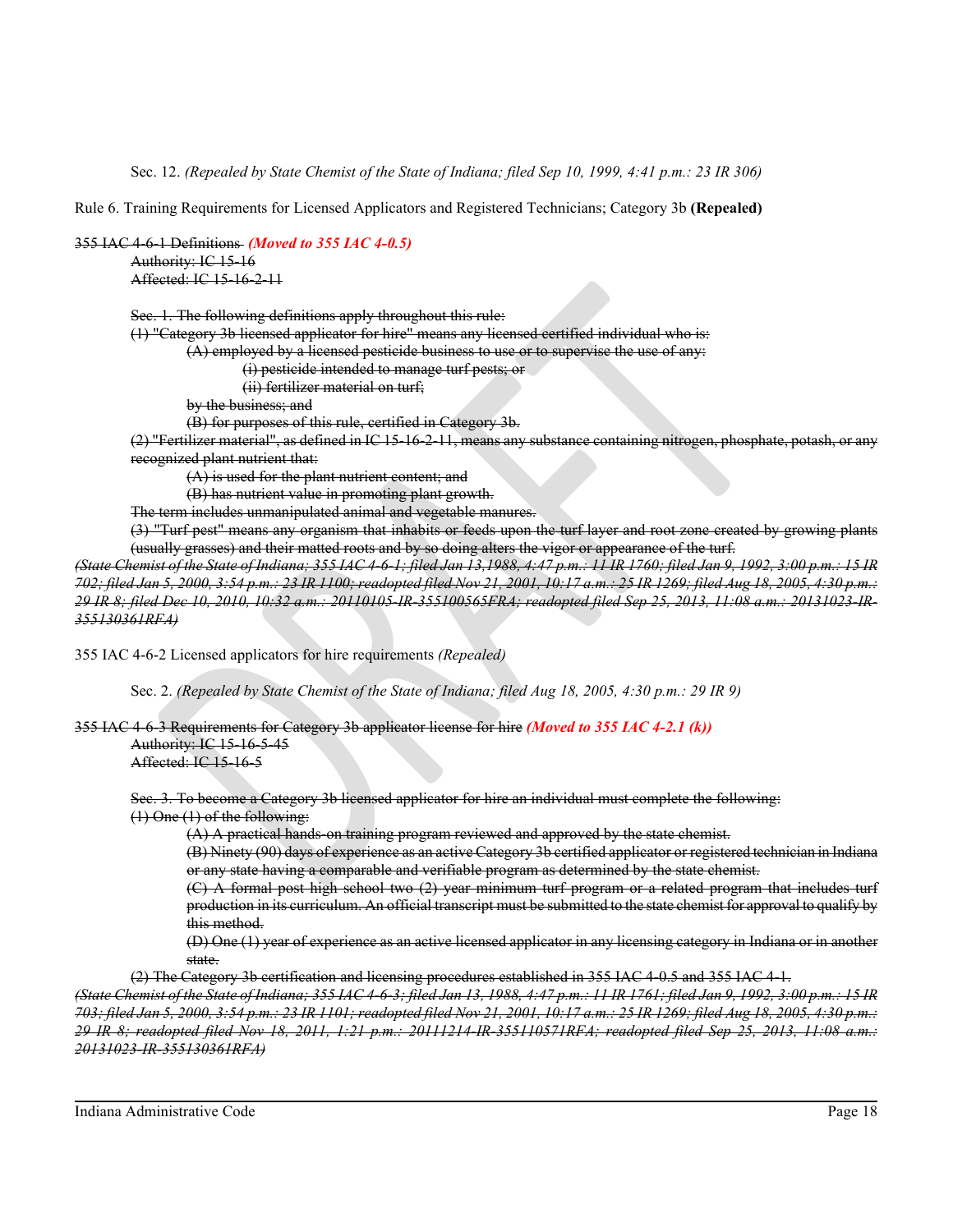355 IAC 4-6-4 Technician registration requirements *(Repealed)*

Sec. 4. *(Repealed by State Chemist of the State of Indiana; filed Aug 18, 2005, 4:30 p.m.: 29 IR 9)*

355 IAC 4-6-5 Advanced training program *(Repealed)*

Sec. 5. *(Repealed by State Chemist of the State of Indiana; filed Jan 9, 1992, 3:00 p.m.: 15 IR 705)*

355 IAC 4-6-6 Supervision of uncertified employees *(Repealed)*

Sec. 6. *(Repealed by State Chemist of the State of Indiana; filed Aug 18, 2005, 4:30 p.m.: 29 IR 9)*

355 IAC 4-6-7 New resident applicators for hire; requirements *(Repealed)*

Sec. 7. *(Repealed by State Chemist of the State of Indiana; filed Jan 5, 2000, 3:54 p.m.: 23 IR 1103)*

355 IAC 4-6-8 Nonresident applicators; requirements *(Repealed)*

Sec. 8. *(Repealed by State Chemist of the State of Indiana; filed Jan 5, 2000, 3:54 p.m.: 23 IR 1103)*

355 IAC 4-6-9 Denial of application for technician registration *(Repealed)*

Sec. 9. *(Repealed by State Chemist of the State of Indiana; filed Jan 5, 2000, 3:54 p.m.: 23 IR 1103)*

355 IAC 4-6-10 Exemption *(Repealed)*

Sec. 10. *(Repealed by State Chemist of the State of Indiana; filed Aug 18, 2005, 4:30 p.m.: 29 IR 9)*

## 355 IAC 4-6-11 Effective date *(Repealed)*

Sec. 11. *(Repealed by State Chemist of the State of Indiana; filed Jan 5, 2000, 3:54 p.m.: 23 IR 1103)*

Rule 7. Renewal of Applicator Certification and Technician Registration

# 355 IAC 4-7-1 Definitions **(Repealed)** *(Moved to 355 IAC 4-0.5)* Authority: IC 15-16-5 Affected: IC 15-16-5

Sec. 1. The following definitions apply throughout this rule:

(1) "Categories" means the commercial applicator certification categories established in 355 IAC 4-1-3.

(2) "CCH" means a continuing certification hour for commercial applicators or registered technicians. One (1) CCH is equivalent to one (1) hour of pesticide-related instruction or training that has been evaluated and approved by the state chemist.

(3) "Certification" means the status achieved by an individual who has demonstrated minimal competency to use pesticides, as established in  $355$  JAC  $4, 0.5, 1.5$ .

(4) "In-house training" means training or instruction that is designed specifically for a company's own employees. (5) "PARP" means a private applicator recertification program of pesticide related instruction or training that has been evaluated and approved by the state chemist.

(6) "Person" means any:

(A) individual; (B) partnership; (C) association;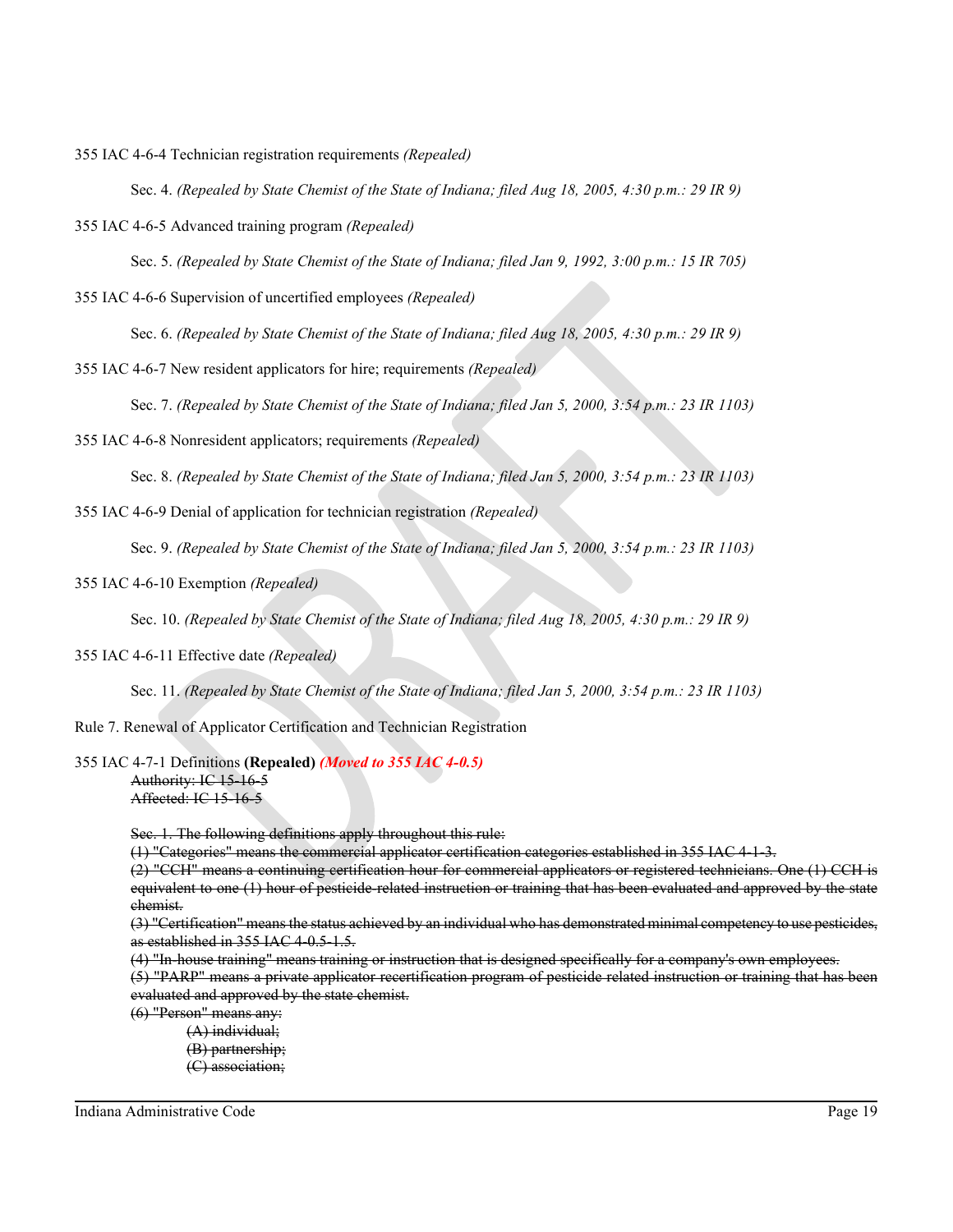(D) fiduciary;

(E) corporation; or

(F) organized group of persons whether incorporated or not.

(7) "State chemist" means the Indiana state chemist or the state chemist's authorized agent.

(8) "Technician registration" means the status achieved by an individual who has demonstrated minimal competency to use pesticides under the direct supervision of a certified applicator, as established in 355 IAC 4-2-8.

*(State Chemist of the State of Indiana; 355 IAC 4-7-1; filed May 12, 2009, 11:20 a.m.: 20090610-IR-355090063FRA; readopted filed Sep 25, 2013, 11:08 a.m.: 20131023-IR-355130361RFA)*

355 IAC 4-7-2 Commercial applicators; certification renewal standards Authority: IC 15-16-2; IC 15-16-5 Affected: IC 15-16-2; IC 15-16-5

Sec. 2. (a) Certification renewal of commercial applicators shall be accomplished by the applicator completing one (1) of the following:

(1) The written examination procedures for initial certification established in 355 IAC 4-1-2.1.

(2) Accumulating the minimum number of CCHs listed in the table in subsection (b) before the expiration of the applicator's certification period for that category.

(b) The minimum number of CCHs required for renewal of each category is as follows:

| $\sqrt{-}$  |         |
|-------------|---------|
| Category 1  | 20 CCHs |
| Category 2  | 10 CCHs |
| Category 3a | 15 CCHs |
| Category 3b | 20 CCHs |
| Category 4  | 10 CCHs |
| Category 5  | 15 CCHs |
| Category 6  | 15 CCHs |
| Category 7a | 20 CCHs |
| Category 7b | 15 CCHs |
| Category 7d | 20 CCHs |
| Category 8  | 15 CCHs |
| Category 11 | 20 CCHs |
| Category 12 | 10 CCHs |
| Category 13 | 10 CCHs |
| Category 14 | 3 CCHs  |

(c) A commercial applicator can accumulate CCHs only in the categories in which the applicator is certified at the time of participating in the training.

(d) A commercial applicator can accumulate a maximum of one-half  $(1/2)$  of the number of CCHs required in subsection (b) at any one (1) training program.

(e) CCHs accumulated by a commercial applicator in excess of the number of CCHs required in subsection (b) shall not be carried forward to the next certification period.

(f) Renewed certification shall remain in force through December 31 of the fifth year following renewal unless revoked or suspended prior to that date. *(State Chemist of the State of Indiana; 355 IAC 4-7-2; filed May 12, 2009, 11:20 a.m.: 20090610-IR-355090063FRA; filed Nov 28, 2012, 2:42 p.m.: 20121226-IR-355120517FRA; readopted filed Sep 25, 2013, 11:08 a.m.: 20131023- IR-355130361RFA)*

355 IAC 4-7-3 Registered technicians; registration renewal standards

Authority: IC 15-16-5 Affected: IC 15-16-5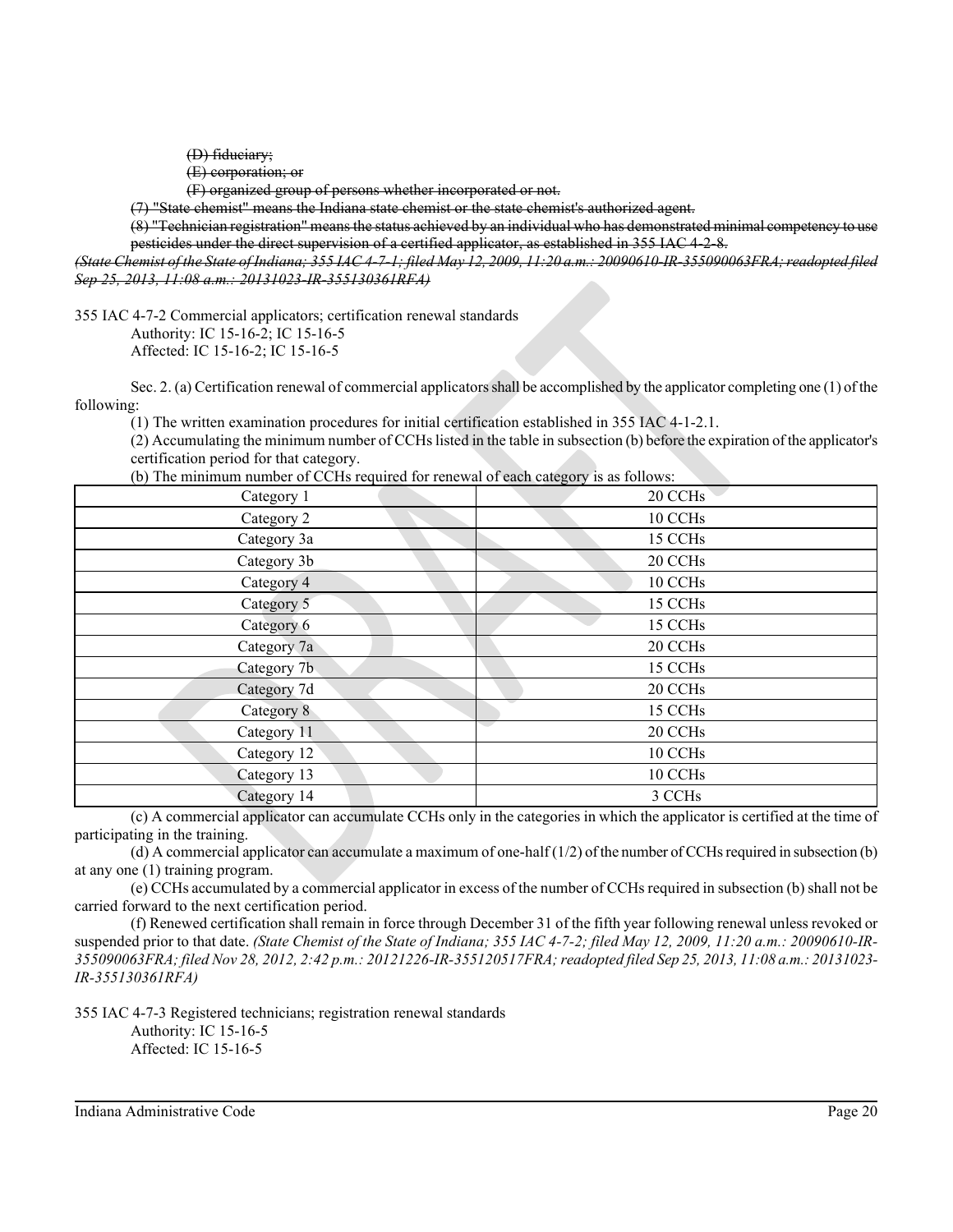Sec. 3. (a) Registration renewal of registered technicians shall be accomplished by the technician completing one (1) of the following:

(1) The written examination **or training** procedures for initial registration established in 355 IAC 4-2-8(a)**(b)**(1).

(2) Accumulating at least eight (8) CCHs before the expiration of the technician's registration period.

(b) A registered technician can accumulate CCHs designated for any category.

(c) A registered technician can accumulate a maximum of four (4) CCHs at any one (1) training program.

(d) CCHs accumulated by a registered technician in excess of eight (8) shall not be carried forward to the next registration period.

(e) Renewed registration shall remain in force through December 31 of the fifth year following renewal unless revoked or suspended prior to that date. *(State Chemist of the State of Indiana; 355 IAC 4-7-3; filed May 12, 2009, 11:20 a.m.: 20090610-IR-355090063FRA; readopted filed Sep 25, 2013, 11:08 a.m.: 20131023-IR-355130361RFA)*

355 IAC 4-7-4 Criteria and procedures for approving CCHs

Authority: IC 15-16-5

Affected: IC 15-16-5

Sec. 4. (a) The state chemist shall be responsible for evaluating all instruction and training opportunities submitted for consideration of approval for CCHs.

(b) Training and instruction may be evaluated and approved for CCHs in more than one (1) certification category.

(c) Except as provided in subsection (e), all requests for CCH approval must be submitted to the state chemist as follows:

(1) At least twenty-one (21) days prior to the date that the instruction or training event will occur.

(2) In a format determined by the state chemist.

(3) By an individual directly responsible for the instruction or training event.

(d) Criteria to be followed by the state chemist for the evaluation of instruction and training events for CCH approval shall include, but may not be limited to, the following:

(1) Must be open to all certified applicators and registered technicians.

(2) Except as provided in subdivision (3), any costs or participation fees to cover expenses incurred by the training providers must be the same for all certified applicators and registered technicians.

(3) Professional educational organizations claiming Internal Revenue Service 501(c) status and governmental organizations may charge variable participation fees.

(4) Must not be in-house training.

(5) The venue must be large enough to accommodate a reasonable number of certified applicators or registered technicians from outside of the immediate organization facilitating the instruction or training.

(6) Must be open without fee or charge to the state chemist for monitoring.

(7) Must have an effective mechanism for the person responsible for the training to verify participation of the certified applicator or registered technician from the start to the conclusion of the CCH event.

(8) Subject matter and content must include, but may not be limited to, at least one (1) of the following:

(A) Pest identification.

(B) Pest biology.

(C) Pesticide chemistry.

(D) Pesticide equipment calibration and maintenance.

(E) Pesticide use.

(F) Pest management by cultural, mechanical, or other nonpesticide means, including, but not limited to, the following:

(i) Sanitation.

(ii) Exclusion.

(iii) Fertilization.

(iv) Irrigation.

(v) Soil compaction.

(vi) Pest monitoring.

(G) Pesticide label interpretation.

(H) Pesticide label safety measures.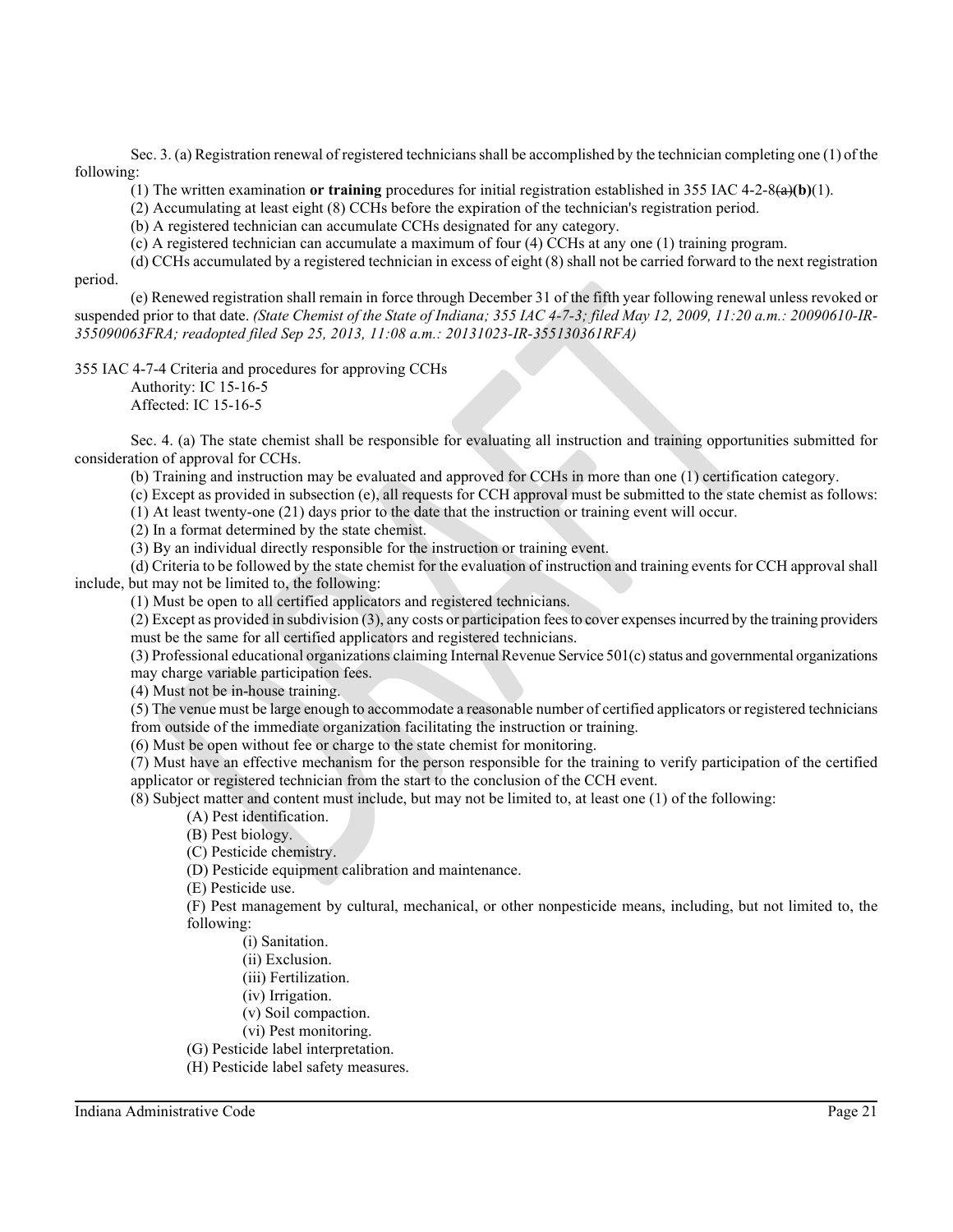(I) Public and customer safety.

(J) Consumer and customer complaints.

(K) Applicator safety.

(L) Environmental safety.

(M) Associated state and federal laws or regulations affecting pesticides or pesticide users.

(9) Subject matter and content may not include any of the following:

(A) Product or service sales or promotions.

(B) Employee hiring or retention.

(C) General business practices.

(e) Requests for CCH approval in category 13 must be submitted to the state chemist as follows:

(1) Within two (2) weeks from the end date that the training event occurred.

(2) In a format determined by the state chemist.

(3) By the category 13 certified applicator requesting personal CCHs.

(4) With evidence of a mechanism by an independent source to verify participation by the certified applicator. *(State Chemist of the State of Indiana; 355 IAC 4-7-4; filed May 12, 2009, 11:20 a.m.: 20090610-IR-355090063FRA; readopted filed Sep 25, 2013, 11:08 a.m.: 20131023-IR-355130361RFA)*

355 IAC 4-7-5 Private applicators; certification renewal standards

Authority: IC 15-16-5

Affected: IC 15-16-5

Sec. 5. (a) Certification renewal of private applicators shall be accomplished by the applicator completing one (1) of the following:

(1) The written examination procedures for initial certification established in 355 IAC 4-1-4.

(2) Attending at least three (3) PARPs before the expiration of the applicator's certification period.

(b) A private applicator can accumulate a maximum of two (2) PARP credits in any one (1) year of the applicator's five (5) year certification period.

(c) Credit for attendance at PARPs by a private applicator in excess of the minimum three (3) required shall not be carried forward to the next certification period.

(d) Renewed certification shall remain in force through December 31 of the fifth year following renewal unless revoked or suspended prior to that date. *(State Chemist of the State of Indiana; 355 IAC 4-7-5; filed May 12, 2009, 11:20 a.m.: 20090610-IR-355090063FRA; readopted filed Sep 25, 2013, 11:08 a.m.: 20131023-IR-355130361RFA)*

355 IAC 4-7-6 Criteria and procedures for approving PARPs

Authority: IC 15-16-5 Affected: IC 15-16-5

Sec. 6. (a) The state chemist shall be responsible for evaluating all training or instruction opportunities submitted for consideration of approval as a PARP.

(b) All requests for PARP approval must be submitted to the state chemist as follows:

(1) In a format determined by the state chemist.

(2) By a county extension educator with the Purdue cooperative extension service.

(c) Criteria to be followed by the state chemist for the evaluation of training and instruction for PARP approval shall include, but may not be limited to, the following:

(1) Must be open to all private applicators.

(2) Except as provided in subdivision (3), any costs or registration fees must be the same for all private applicators.

(3) Must be open without fee or charge to the state chemist for monitoring.

(4) Must have an effective mechanism for the county extension educator responsible for the training to verify participation

of the private applicator from the start to the conclusion of the PARP event.

(5) Must include at least two (2) hours of pesticide related material.

(6) Must include at least one (1) state chemist approved regulatory topic.

(7) Subject matter and content must include, but may not be limited to, at least one (1) of the following: (A) Pest identification.